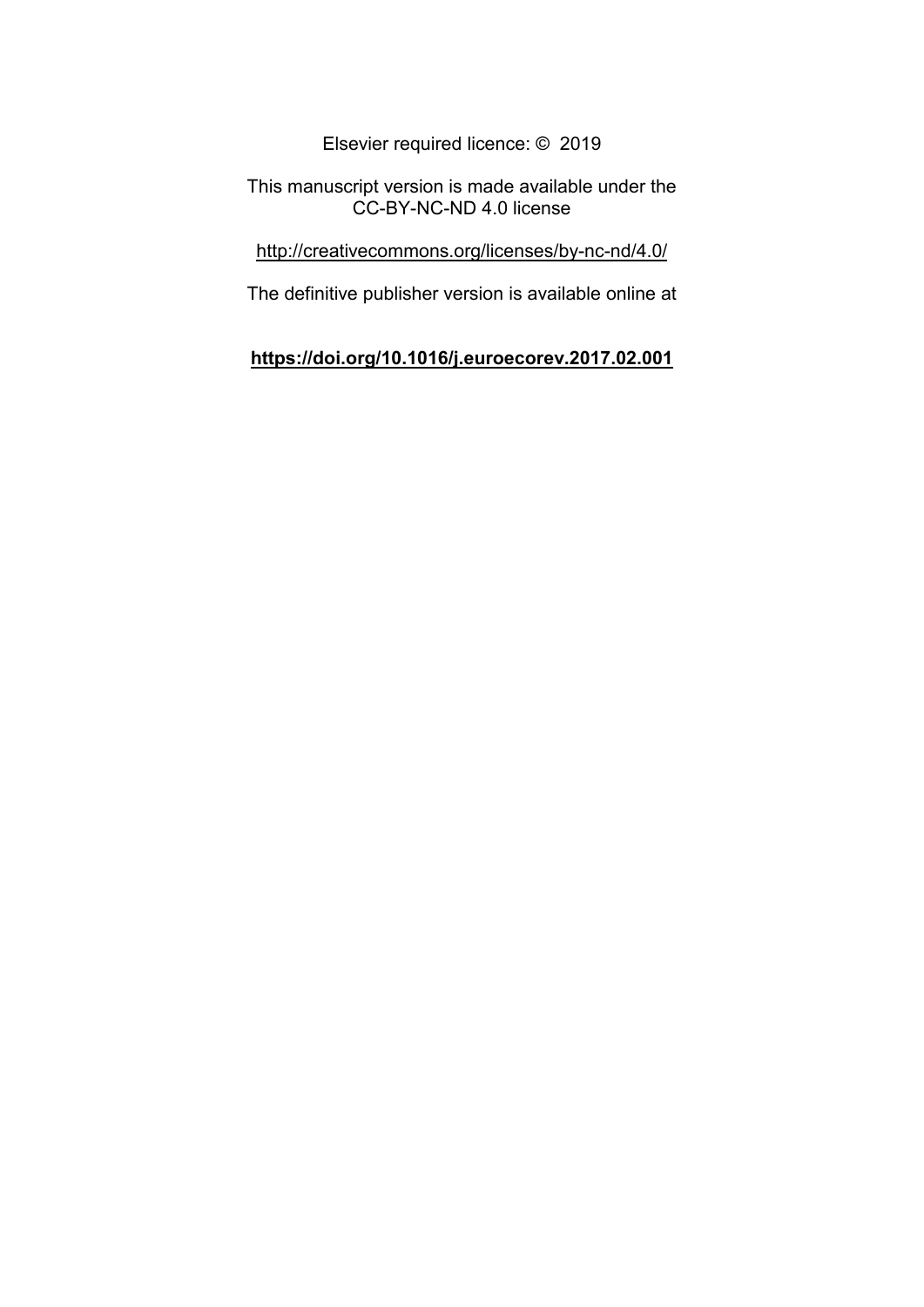## A SIGNALLING-BASED THEORY OF CONTRACTUAL COMMITMENT TO RELATIONSHIPS

## LUÍS VASCONCELOS<sup>†</sup>

Abstract. In this paper I present signalling as an explanation for how and why parties commit to relationships when they initially contract about the terms of those relationships. Two forms of contractual commitment to a relationship are considered: a promise to trade in the future (contracted quantity); and a promise not to trade with anyone else (contracted exclusivity). A party is said to commit more to a relationship if it commits initially to trade a higher quantity and/or to a higher level of exclusivity. I characterize equilibrium contracts and therefore commitment. Both the ability to signal information through an exclusivity commitment and whether the informed party commits more to the relationship when the relationship is more likely to succeed depend on the source of the asymmetry of information.

Keywords: Contractual commitment, signalling, informed principal.

JEL Classification: D2, D8, L14, J41.

## 1. Introduction

Parties' initial commitment to relationships may vary considerably from one case to another. For example, in the academic world, while universities often hire scholars offering them a tenured position, sometimes universities also hire scholars under a non-tenure contract that may be extended later on. Similarly, in the case of vertical relationships, while manufacturers often sell their products to consumers through many retailers, it is also common for manufacturers to concede exclusivity to one retailer. Such exclusivity contracts often take the specific form of exclusive territories. Finally, also in the case of vertical relationships, producers frequently write contracts with a given supplier pre-ordering almost all of their needs of a specific input they will use in the future, while in some other cases they follow a more conservative approach by initially agreeing on more modest supply contracts that may be revised upward later on.

A few explanations for how parties initially commit (i.e. at the ex-ante contracting stage) to a relationship have been put forward in the literature. For example, the hold up literature

Date: February 3, 2017.

I especially thank Mike Whinston for many comments and suggestions. I am also grateful to Adeline Delavande, Alessandro Pavan, Allan Collard-Wexler, Asher Wolinsky, Bentley MacLeod, Fabio Braggion, Guilherme Carmona, Juan Carrillo, Ran Abramitzky, William Rogerson, and seminar participants at Columbia University, Northwestern University, University of Rochester, Nova School of Business and Economics and University of Southern California for useful comments.

<sup>&</sup>lt;sup>†</sup>University of Essex and Nova School of Business and Economics. Contact information: lvasco@essex.ac.uk. Department of Economics, University of Essex, Wivenhoe Park, Colchester, Essex CO4 3SQ, UK.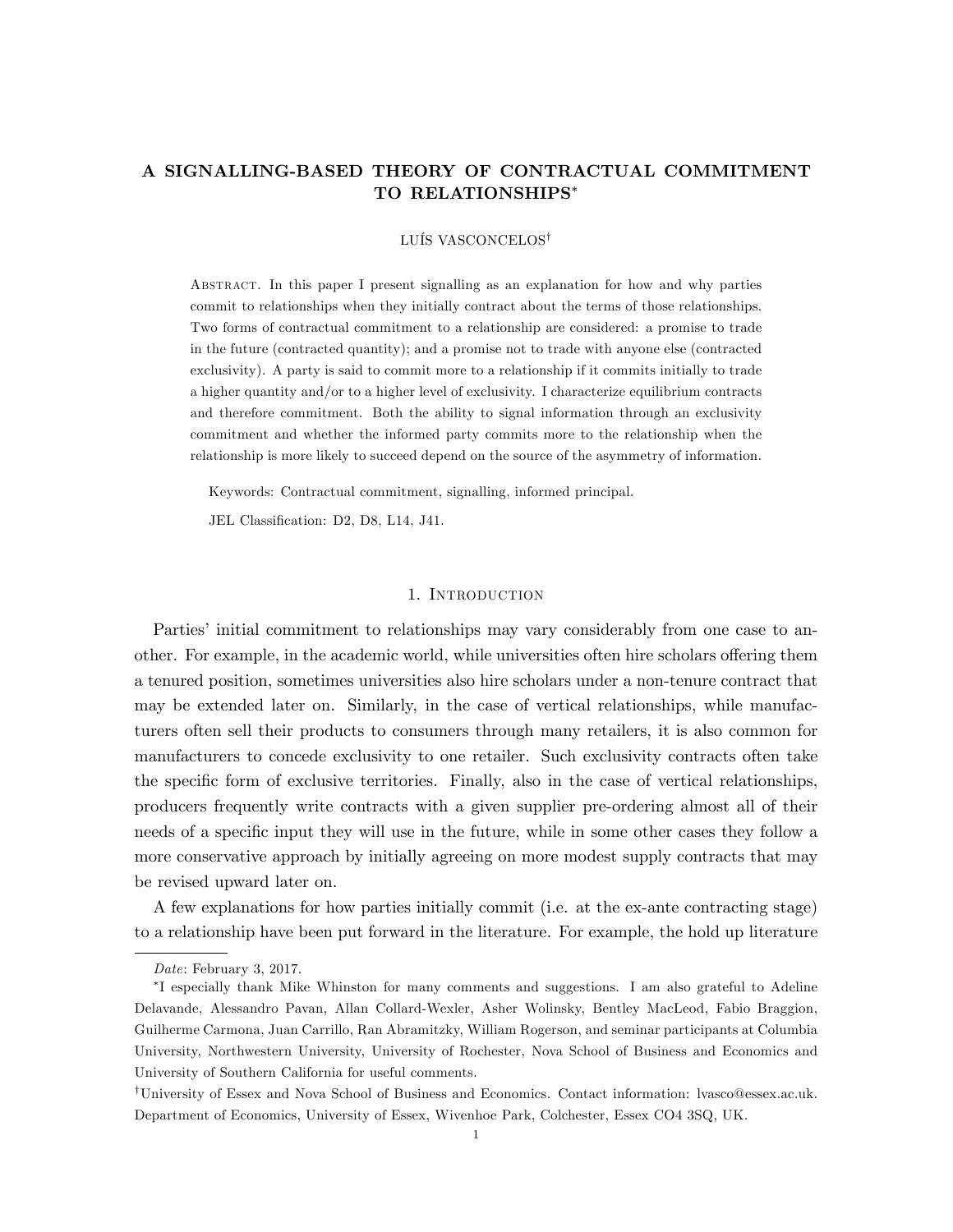highlights that a buyer may commit to trade a high quantity (or exclusively) with a supplier to provide the supplier with incentives to invest in relationship-specific investment (e.g., Edlin and Reichelstein, 1996; De Meza and Selvaggi, 2007). Similarly, in situations where agents are not risk neutral, parties may commit ex-ante to trade a high (or a low) quantity so as to achieve efficient risk allocation (e.g., Chung, 1991). In this paper, I present another explanation for how parties initially commit to a relationship: signalling information about the value of the relationship to the other party. The theory developed in the paper offers clear predictions on how parties commit ex-ante to relationships. In particular, it highlights which forms of commitment parties may use to signal information depending on the type of private information they have, as well as circumstances under which they will commit more (or less) to a relationship.

Instead of analyzing one of the specific examples mentioned above, I consider a more stylized model of contracting under asymmetric information. Specifically, I consider a situation where two parties, a principal (e.g., a buyer) and an agent (e.g., a supplier), contract on the terms of a future transaction, knowing that the principal may later wish to trade with an external party instead. At the contracting stage, the value of trade between the principal and the agent is still uncertain. So is the value of trade between the principal and the external party. However, the principal is better informed than the agent about these values. For example, a firm may know better its own valuation of a good or service than the supplier of that good or service; or the Örm may have a better idea on the value of trading with an alternative supplier in the future. At a later stage, before trade occurs, the values of trade are realized and observed by the principal and the agent. At that moment they may renegotiate the initial contract if it prescribes an inefficient level of trade. Despite renegotiation, the initial contract is important as it determines the default positions of the principal and agent during renegotiation and, consequently, the distribution of surplus.

The paper focuses on situations where agreeing initially with the agent on a contract, as opposed to simply waiting to trade later with the external party, involves a basic trade-off for the principal: it increases the (expected) total surplus from trade, but it also implies a loss of some of the principalís full bargaining power to the agent in future negotiations. When two parties agree on a future transaction, they often begin interacting so as to prepare for it. For example, after agreeing on a transaction, manufacturers and their suppliers frequently work together on the potential customization of the good, planning delivery conditions, or on eventual adjustments in their production processes. Because of such preparation, their transaction may create more value than a transaction with an external party (e.g., a transaction on the spot market). This is captured in the paper by assuming that if a contract is signed, the principal can (potentially) trade with the agent or with the external party, with the value of trade between the principal and agent being possibly higher than that between the principal and the external party; and that if a contract is not signed the principal can only trade with the external party. But another implication of agreeing on a contract and of such pre-trade interactions is that they often allow some learning about the other party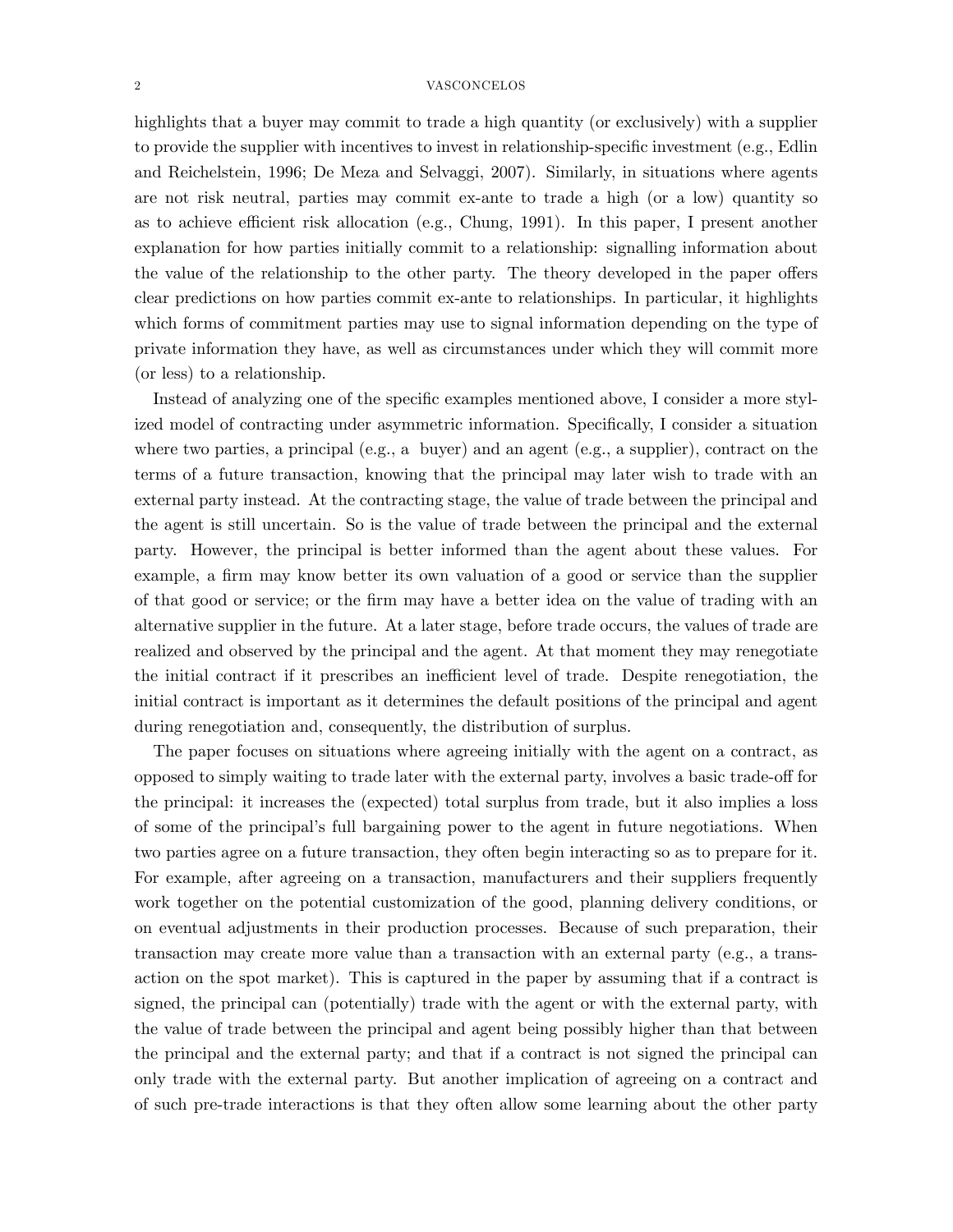in the relationship, which may shift partiesí bargaining power in future negotiations. For example, a supplier may learn how important timely delivery of the good or service is to the manufacturer, or may even learn about negotiation techniques usually employed by the manufacturer.<sup>1</sup> The increase in the agent's bargaining power means that the agent appropriates some of the renegotiation surplus when renegotiating a contract that turns out to be inefficient ex-post. This generates a problem of rent extraction for the principal when she negotiates the initial contract with the agent. A problem that becomes intricate because she has private information on the value of the relationship.

I analyze how the principal designs the initial contract, in particular, how she commits ex-ante to the relationship with the agent so as to transmit information to the agent about the value of their relationship and appropriate more of the rents created by the relationship. The principal can commit to the relationship in two ways: by promising ex-ante to trade a given quantity with the agent (contracted quantity) and/or by promising not to trade with the external party in the future (contracted exclusivity). The way in which the principal commits to the relationship depends on the type of private information she has. Three different types of private information are considered in the paper.

Suppose first the principal's private information is about the *principal's value of trading* with the agent. When the principal is a buyer and the agent is a supplier, for example, this corresponds to the situation where the buyer is better informed than the supplier about her valuation of the supplier's input. I show that the principal commits initially to trade a higher quantity with the agent when she expects a higher value of trading with the agent. By doing so, the principal signals that the relationship is likely to create a high value, leading the agent to accept a contract that is more favorable to the principal. In fact, by choosing contracted quantity appropriately, the principal appropriates all the surplus generated by the relationship. A high contracted quantity credibly signals a high valuation of trade because it is more "costly" to a principal whose valuation of trade with the agent is low to commit exante to trade a higher quantity with the agent than it is to a principal whose valuation of trade with the agent is high. This holds even if the contract can be renegotiated. Everything else equal in the contract, a higher contracted quantity leaves the principal in a weaker bargaining position (which is determined by the initial contract) in the event of a renegotiation when her value of trade with the agent is low than when it is high. In this case, the principal commits more to the relationship (i.e., commits to trade a higher quantity with the agent) when their relationship creates more value.

Suppose now the principal's private information is about the *agent's value of trading with* the principal. As an example of such a situation, consider a buyer (the principal) contracting

<sup>&</sup>lt;sup>1</sup>The idea that parties' bargaining power may evolve during a relationship is not new. Williamson (1985) refers to the change in bargaining positions that may occur when parties make relationship-specific investments as the "Fundamental Transformation". Because of this transformation, even the initial winner of a bidding competition may thereafter enjoy an advantage over rival suppliers. While investments by parties are not explicitly considered and modeled in this paper, they could eventually be another explanation for the change in the agent's bargaining power.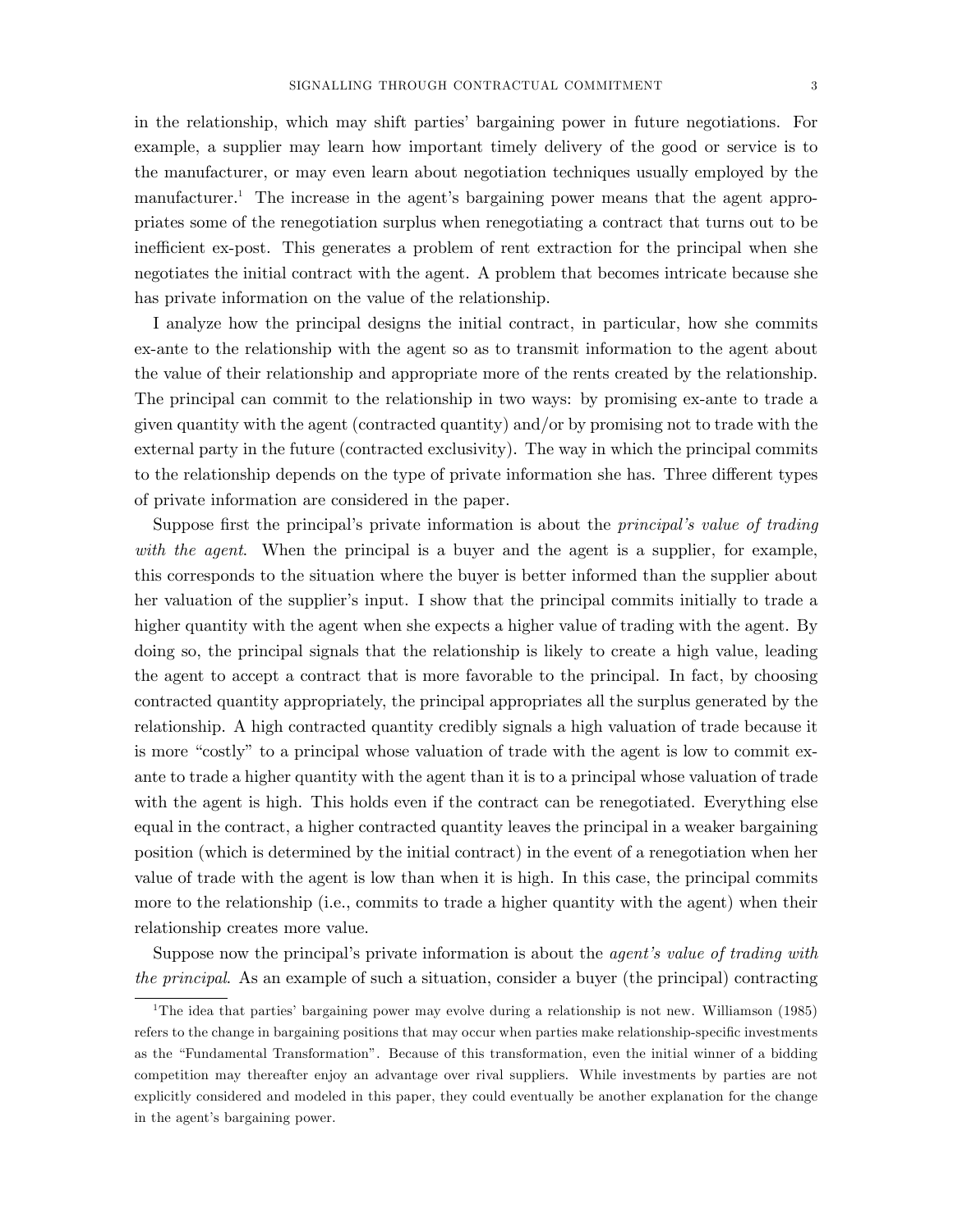with a new supplier (the agent) about the delivery of a specific input that the buyer needs. The buyer may have better information than the new supplier about the production cost of the input. This may be because of the buyer's past experience with other suppliers of that (or similar) inputs, or because the buyer used to produce the input and is now outsourcing its production. In this case, the principal commits ex-ante to trade a lower quantity when she expects the agent's value of trade with her to be higher. This is because a commitment to trade a high quantity with the agent is more costly to the principal when the agent's value of trade is high than when it is low. Even when the initial contract is renegotiated, everything else equal in the contract, a higher contracted quantity leaves the agent in a better position during renegotiation when his value of trade with the principal is higher. Interestingly, in contrast with the previous case, the principal commits less to the relationship (i.e., commits to trade a lower quantity) when their relationship is expected to create more value.

These two cases constitute what is referred in the paper as the case of private internal information (as they concern private information about valuations of trade that are "internal" to the relationship). In both, a commitment by the principal to trade exclusively with the agent is totally ineffective as an instrument to signal information. This is because contracted exclusivity affects only the principal's ability to trade with the external party in the future. Thus, when the principal has no private information on the value of trade with the external party, a commitment to trade exclusively with the agent cannot convey any of her private information. In fact, contractibility of exclusivity has no effect on the set of equilibrium payo§s of the principal and the agent. This is not the case, however, when the principal has private information about the value of trading with external parties.

When the principal's private information is about the *principal's value of trading with the* external party, a commitment by the principal to trade exclusively with the agent, or to trade a high quantity with the agent, or both, constitutes a credible signal of a low expected value of trade with the external party. This is because it is more costly to the principal to give away the possibility of trading with the external party (either directly through an exclusivity contract or through a contract where the principal allocates a large share of her ìtrade capacityî to trade with the agent) when she expects to have good external parties to trade with in the future than when she expects the opposite. Again, this holds even if the initial contract needs to be renegotiated. In equilibrium, the principal commits more to the relationship (through a higher contracted quantity, a higher exclusivity level, or both) when she expects a lower value of trade with the external party. Thus, as in the case where the principal has private information about her value of trading with the agent, the principal commits more to the relationship when the incremental value of the relationship is higher.

The asymmetry of information between the principal and the agent plays a crucial role in these results. If the principal and the agent have the same information about the trade valuations when they initially contract about the transaction, the initial commitment of the principal to the relationship is fully indeterminate in equilibrium. Any combination of contracted quantity and contracted exclusivity can arise in equilibrium. Regardless of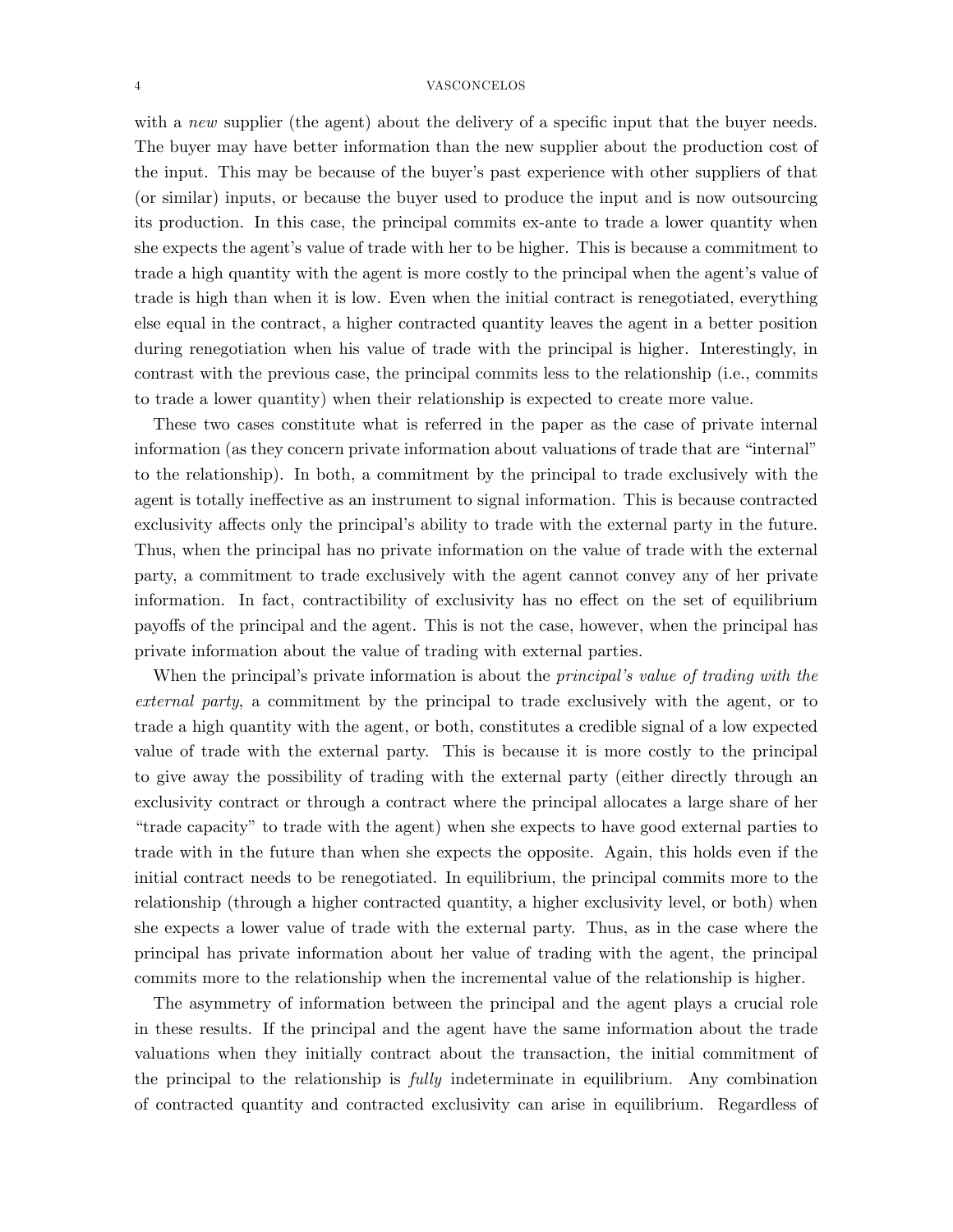contracted quantity and exclusivity and regardless of partiesí common information about trade valuations, the principal can always extract all the expected surplus from trade through an up-front transfer. This is not possible when the principal has private information on the value of the relationship. In this case, the maximum transfer the agent is willing to accept depends on his beliefs about the value of relationship, which may depend on the type of contract offered by the principal.

The results in the paper are important because they offer clear predictions on how parties commit ex-ante to relationships. They are also important because they may have implications for competition policy. Exclusive contracts have received much attention from competition authorities because of the concern that they may be used to reduce entry and competition in the market, both of which may reduce efficiency and total welfare. The economics literature has shown that there are indeed circumstances in which this can happen, validating such concerns. For example, Aghion and Bolton (1987) show that an incumbent seller and a buyer may write a contract specifying a damage fee that the buyer has to pay the seller if she later trades with an entrant (a form of exclusive contract) so as to extract surplus from the entrant. Such contracts may deter entry of a more efficient entrant than the incumbent. Rasmusen et al. (1991) and Segal and Whinston (2000a) show that when there are economies of scale, an incumbent can proÖtably deter entry by writing exclusive contracts with (only) some customers. By monopolizing part of the customers through exclusivity, the incumbent actually monopolizes the entire market through the exclusion of competitors. Exclusivity contracts can also be used to reduce competition directly. For example, a manufacturer may concede exclusivity in the distribution of its products to a retailer so as to reduce competition in the ratail market (and achieve higher profits). Exclusivity here serves as a commitment device. Without exclusivity, once the retailer agrees on a contract, the manufacturer may have an incentive to start selling through other retailers, which in equilibrium leads to more competition and lower profits (e.g., Hart and Tirole, 1990; O'Brien and Shaffer, 1992; and McAfee and Schwartz, 1994). And exclusivity contracts between manufacturers and retailers (or distributors) may also be used to reduce competition between manufacturers (e.g., Rey and Stiglitz, 1995; Piccolo and Reisinger, 2011).

But arguments in favor of exclusive contracts have also been put forward. The most prominent has been that they may enhance efficiency by increasing investment incentives. For example, a manufacturer may concede an exclusive territory to a retailer so as to provide the retailer with the right incentives to invest in retailer services that would otherwise be eroded by intra-brand competition. Similarly, a retailer may sell only the products of one manufacturer to increase the manufacturers investment in activities (e.g., advertising) that attracts costumers to the retailer's shop (see, e.g., Segal and Whinston, 2000b, for an analysis of the effect of exclusive contracts on investments and welfare).<sup>2</sup> Thus, there is a long and

<sup>2</sup>Other arguments in favor of exclusive contracts (and exclusive territories) include that they can prevent inefficient entry, and that by generating enough rents to a retailer they may improve incentives for maintaining a reputation.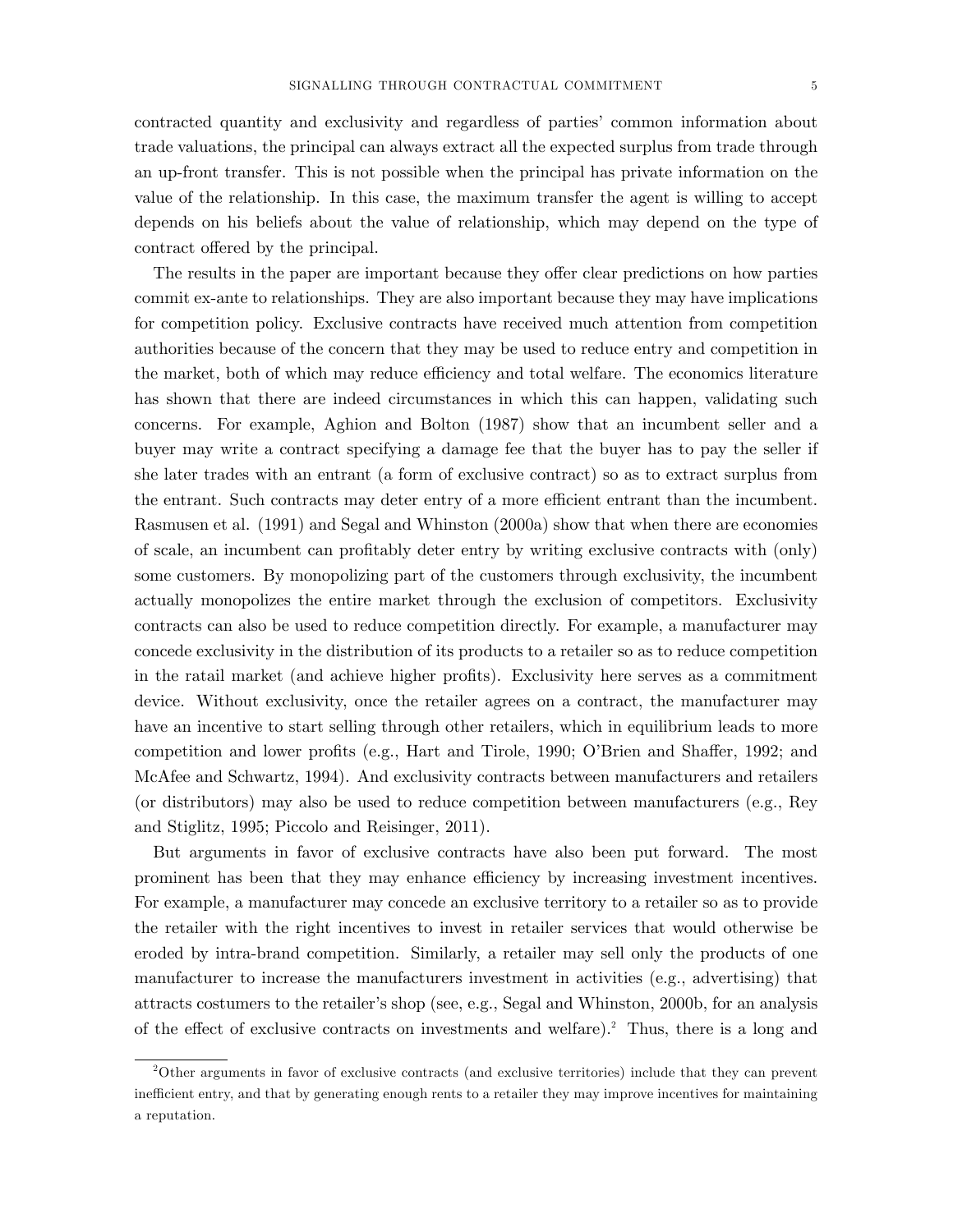unsettled debate on the pros and cons of exclusive contracts and on whether they should be allowed by courts or not. The present paper contributes to this debate by highlighting a new motive why firms may (wish to) sign exclusive contracts, which is not anti-competitive. Firms may want to sign exclusive contracts simply to signal a low outside option and obtain a more favorable deal. Thus, the results in this paper reinforce the idea that the application by courts of the rule of reason when deciding on the legality of exclusive contracts, as is currently done in the US and in the EU, constitutes perhaps a better approach than simply seeing exclusive contracts as negative and systematically prohibiting them.

Like this paper, other articles in the literature have considered situations where the party that designs the contract has private information and have analyzed how that information a§ects the contractís terms. In a more applied strand of the literature, Aghion and Bolton (1987), Aghion and Hermalin (1990) and Spier (1992) are examples. Aghion and Bolton (1987) analyze how an incumbent seller may use stipulated damages (or contract duration) when contracting with a buyer to signal the probability of entry of another seller.<sup>3</sup> The analysis in the present paper differs from that in Aghion and Bolton (1987) in two aspects. First, in the present paper, it is the informed party and contract designer (the principal) that has the possibility to trade with an external party in the future, not the uninformed party. Second, the present paper analyzes a setting with ex-post renegotiation.<sup>4</sup> Aghion and Hermalin (1990) show that signalling through the terms of a contract may lead to welfare losses. The authors use this result to argue that imposing restrictions on private contracts may improve welfare. Spier (1992) shows that asymmetric information may lead to contractual incompleteness. Specifically, that contractual incompleteness may signal information in the presence of transaction costs. More recently, BÈnabou and Tirole (2003) and Martimort and Sand-Zantman (2006) analyze the interaction between signalling information through the contract and using it to incentivize effort; and Vasconcelos  $(2014)$  analyses the interaction between contractual signalling and using the contract to provide incentives for relationshipspecific investment in a situation of hold-up.

A more theoretical strand of the literature has analyzed the contracting problem faced by the informed principal in a general framework (e.g., Myerson, 1983; Maskin and Tirole, 1990, 1992; Beaudry and Poitevin, 1993; Mylovanov and Tröger, 2014; Balkenborg and Makris, 2015). Although the setting in the present paper is more applied, it is akin to that in Maskin and Tirole (1992), with the difference that parties renegotiate contractual outcomes that are inefficient ex-post. Contract renegotiation implies that the sum of the payoffs of the principal and agent is always identical to efficient total surplus and independent of the initial contract signed by the parties.

The paper is organized as follows. In Section 2, I describe the model. In Section 3, I derive expected payoffs given an initial contract and define probability of success of the relationship.

<sup>3</sup>See Ziss (1996) for a more detailed summary and a comment on the analysis in Aghion and Bolton (1987). <sup>4</sup>Spier and Whinston (1995) consider a setting similar to that in Aghion and Bolton (1987) with renegoti-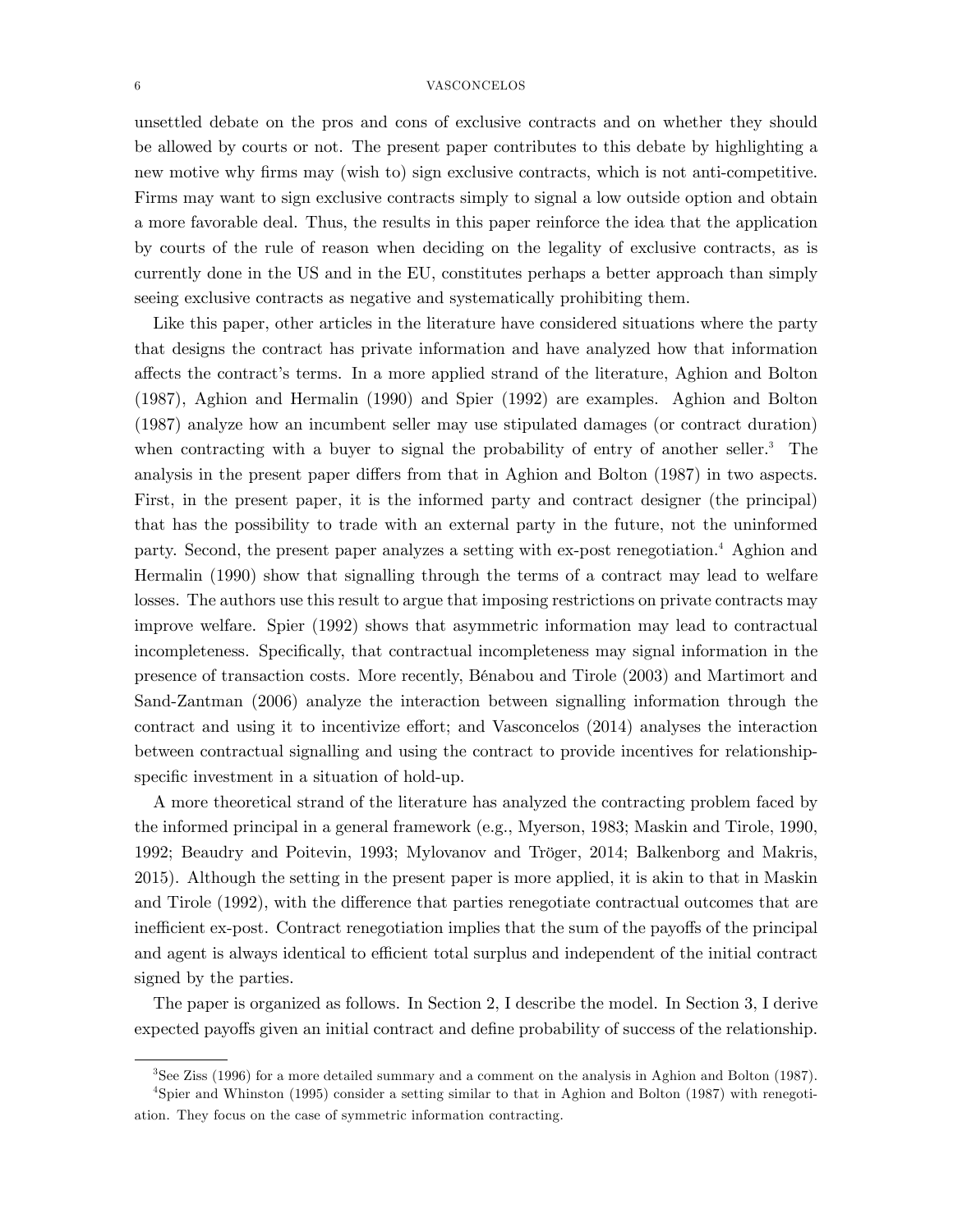

FIGURE 1. The sequence of events.

In Section 4, I characterize equilibrium contracts and commitment for each of the different types of private information. In Section 5, I discuss a natural extension of the baseline model. In Section 6, I present concluding remarks.

## 2. MODEL

PLAYERS AND SEQUENCE OF EVENTS. A principal (e.g., a buyer) and an agent (e.g., a supplier) contract on the terms of a future transaction. Both know that ex-post the principal has the possibility of instead trading with another (external) agent. Specifically, there are two stages. At the beginning of the first stage the principal and the agent meet and contract about a transaction that is supposed to occur in stage two. During stage one, which may also involve preparation for trade by the principal and the agent (that is not explicitly modelled here), trade valuations are uncertain and the principal is better informed than the agent about them. At the beginning of stage two, the values of trade between the principal and the agent and between the principal and the external party become known. After learning these values, the principal and the agent may renegotiate the initial contract. They may decide to trade a quantity higher than that specified in the initial contract. They may also decide not to trade with each other, in which case the principal trades with the external party. All transactions occur at the end of period two. The sequence of events is illustrated in Figure 1. I next specify in detail the payoffs from trade, the principal's superior information on trade valuations, the contracts that the principal and agent can write, and how they renegotiate the initial contract.

PAYOFFS FROM TRADE. The principal values trade with the agent (per unit) as  $v_P$ , the agent values trade with the principal (per unit) as  $v_A$ , and the payoffs of the principal and agent are quasi-linear in money. Thus, if the principal and agent trade a quantity  $q$  they obtain, in addition to any transfers involved in the transaction,  $qvP$  and  $qvA$ , respectively. For future convenience, the total value of trade between the principal and the agent is denoted  $v := v_P + v_A$ <sup>5</sup>. The principal values trade with the external agent (per unit) as  $v_E$ . To

<sup>5</sup>For example, consider a situation in which the principal is the buyer, the agent is the seller and the buyer needs at most one unit of the good. In this case,  $v<sub>P</sub>$  corresponds to the utility the buyer derives from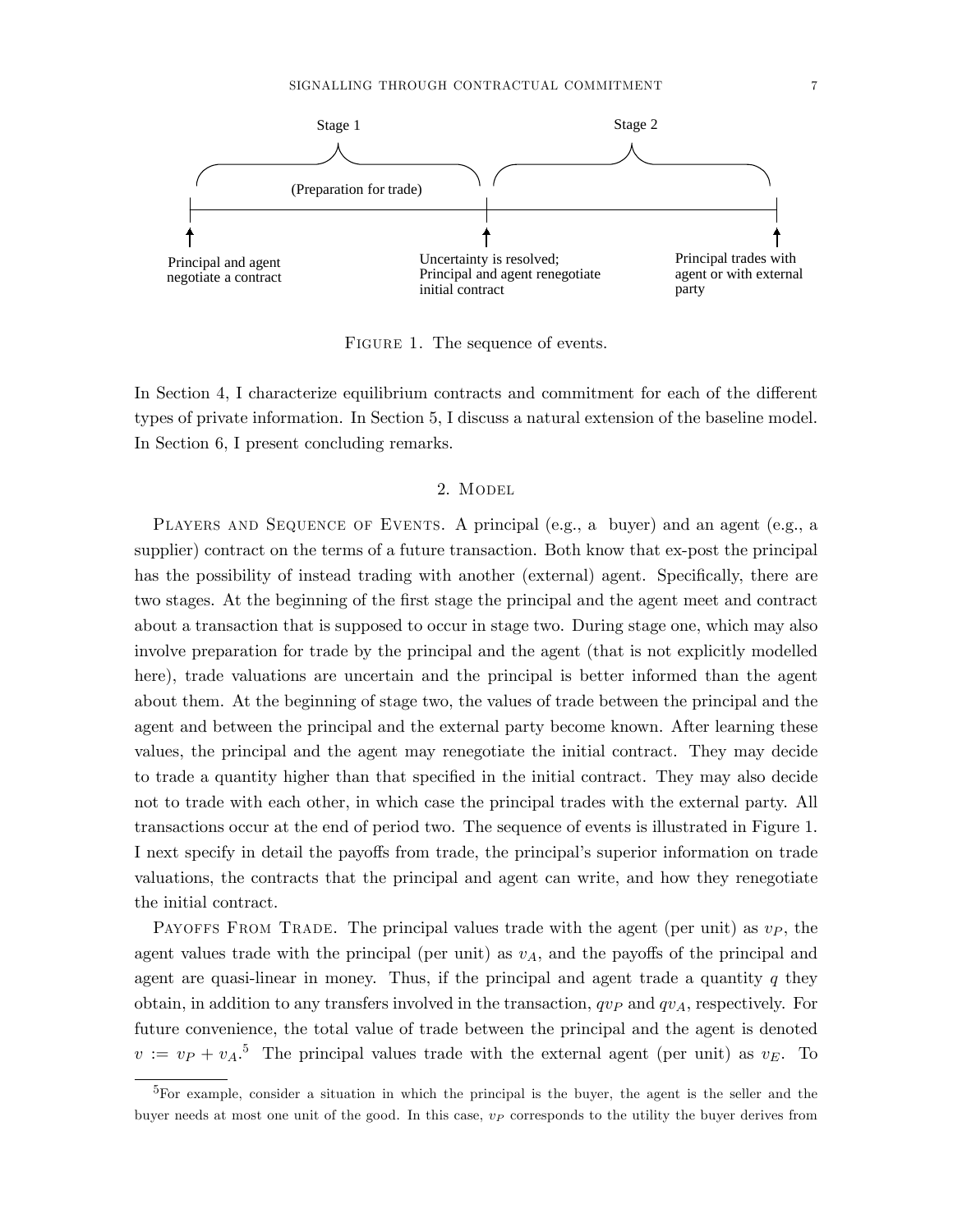simplify notation, the value of trade to the external party when trading with the principal is normalized to zero. Thus,  $v_E$  also denotes the total value of trade between the principal and the external party. This value of trade is assumed to be always non-negative.

(The Principalís Superior) Information. In stage one (ex-ante), when the principal and the agent negotiate the contract,  $v_P$ ,  $v_A$  and  $v_E$  are stochastic and their probability distributions (may) depend on the state of world  $\theta \in {\theta_L, \theta_H}$ . The state  $\theta$  is known to the principal but not to the agent. The agent knows only that  $\theta = \theta_i$  with probability  $p_i$ ,  $i = L, H$ . Throughout the c.d.f. of the trade valuation  $v_j$  given state  $\theta$  is denoted by  $F_{v_j}(.\mid \theta)$ for all  $j \in \{P, A, E\}$  and  $\theta \in \{\theta_L, \theta_H\}$ . For convenience of exposition, the precise way in which the state of the world affects the probability distribution of the trade valuations will be specified later. The asymmetry of information between the principal and the agent vanishes at the beginning of stage two when both observe the realization of trade valuations  $v_P$ ,  $v_A$ and  $v_E$ .

CONTRACTS. At the beginning of period one, the principal offers a contract to the agent. The agent either accepts the offer or rejects it. The agent's decision depends on the contract's terms and on his beliefs about the state  $\theta$  following the observation of the contract offered. It is assumed that the agent accepts the offer whenever indifferent between accepting it and rejecting it.<sup>6</sup> If the agent accepts the offer, the principal and agent can then prepare for trade in stage two. If the agent rejects the offer, the principal and agent obtain their reservation payo§s, which are, respectively, the expected value of dealing later with the external party and zero. In the spirit of Maskin and Tirole (1992), we could allow the (informed) principal to offer the agent a menu of contracts (as opposed to a single contract). Doing so, however, would not affect the results obtained in the paper. Indeed, the set of equilibrium payoffs obtained is the same regardless of whether the principal can offer menus of contracts or just single contracts. Moreover, the characterization of the equilibrium levels of commitment (quantity and exclusivity level) obtained in the paper remain the same if the principal can offer menus of contracts.

A contract can specify an up-front transfer  $t \in \mathbb{R}$  from the agent to the principal, a quantity  $q \in Q \subseteq [0, 1]$ , and a level of exclusivity  $e \in E \subseteq [0, 1]$ . A negative transfer t corresponds to a transfer from the principal to the agent. Quantity and exclusivity are modeled as probabilities. Quantity q denotes the probability that the principal and the agent must trade. The exclusivity variable e denotes the probability that the agreement is exclusive, i.e., that the principal cannot trade with the external party in stage two. Hence, a contract is an object of the form  $c := (t, q, e) \in C$ , where  $C = \mathbb{R} \times Q \times E$ . The expected payoffs of the principal and the agent for any given contract  $c$  are derived in the next section. Observe that the quantity and exclusivity variables can be interpreted as proportions of trade capacity. Under

consuming one unit of the good and  $v_A = -c$ , where c denotes the cost of the seller from producing one unit of this same good. The value created by the buyer and the seller is given by  $v = v_P + v_A = v_P - c$ .

 $6$ This assumption rules out equilibria with partial acceptance of the contract offer, i.e. equilibria in which the agent randomizes between accepting the offer and rejecting it.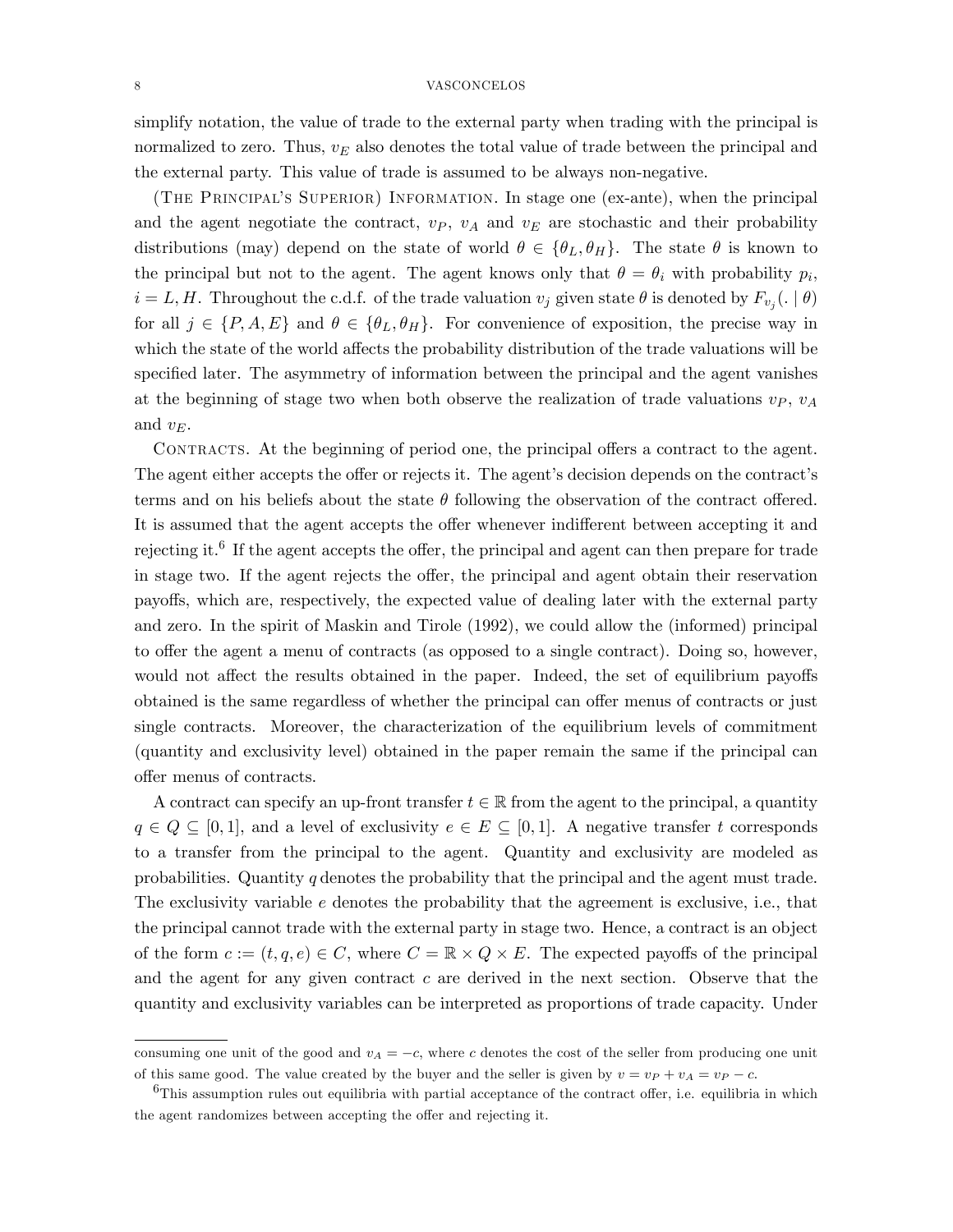this interpretation, quantity q represents the proportion of the trade capacity of the principal that is contractually allocated to the agent, and exclusivity e represents the proportion of the remaining  $(1-q)$  of the trade capacity of the principal that cannot be traded with an external party. Also, the assumption that  $e$  is a proportion is not crucial. As it will become clear from the analysis, the results in the paper hold if contracts can only prescribe full exclusivity  $(e = 1)$  or full non-exclusivity  $(e = 0)$ .

CONTRACT RENEGOTIATION. Upon learning the valuations of trade at beginning of stage two, the principal and the agent renegotiate trade to the efficient level whenever the initial contract prescribes an inefficient level of trade. Renegotiation is modeled as in Che and Hausch (1999) and Segal and Whinston (2000b, 2002), where each party obtains an exogenously determined proportion of the gains from renegotiation. Specifically, I assume that the principal and agent receive, respectively, fixed (bargaining) shares  $\lambda_P$  and  $\lambda_A$ , where  $\lambda_P + \lambda_A = 1$  and  $\lambda_i \in (0,1)$ ,  $i = A, P$ , of the renegotiation surplus over the disagreement point determined by the original contract.<sup>7</sup> Despite renegotiation, the original contract still matters because it affects the distribution of ex-post surplus, which in turn is important for surplus extraction by the principal. Finally, it is assumed that the external party with whom the principal can alternatively trade in stage two receives no surplus. This is consistent, for instance, with a case of competition amongst many external parties who are willing to deal with the principal in case she does not trade with the agent.

The equilibrium concept used is the Perfect Bayesian Equilibrium (PBE).

I conclude the description of the model with two observations. First, the fact that  $\lambda_A > 0$ means that the agent has some bargaining power at the contract renegotiation stage. Since at the initial contracting stage the principal makes a take it or leave it offer to the agent, this means that the agent gains (at least) some bargaining power when a contract is signed and a relationship with the principal is initiated. There are several reasons why this may happen in reality. As mentioned in the Introduction, as part of preparing for the transaction, the agent may obtain information about the principal that puts him in a better position to negotiate with the principal. Parties may also make investments that may affect their bargaining positions. Or, the agent's bargaining power may increase simply because an eventual renegotiation of the initial contract occurs closer to the date of the transaction, which may leave the principal more impatient to reach a deal.<sup>8</sup>

 ${}^{7}$ It is possible to specify an underlying bargaining game that corresponds to a constant bargaining share. Consider, for example, a generalized Nash bargaining game or a Rubinstein bargaining game with different discount factors. Some articles have considered contracts incorporating schemes that ex-ante manipulate partiesífuture bargaining power (e.g., Chung, 1991; and Aghion et al., 1994). Such schemes are not considered here. Their implementation may be quite elaborate. Moreover, they may fail if parties always renegotiate inefficient outcomes as is the case here or face financial constraints. For a more thorough discussion of this issue, see Che and Hausch (1999).

<sup>8</sup>This will be particularly the case if completing the transaction on time is important for the principal. For example, it might be important for a manufacturer to close a transaction with a supplier by a certain date so that the manufacturer can honour commitments with clients.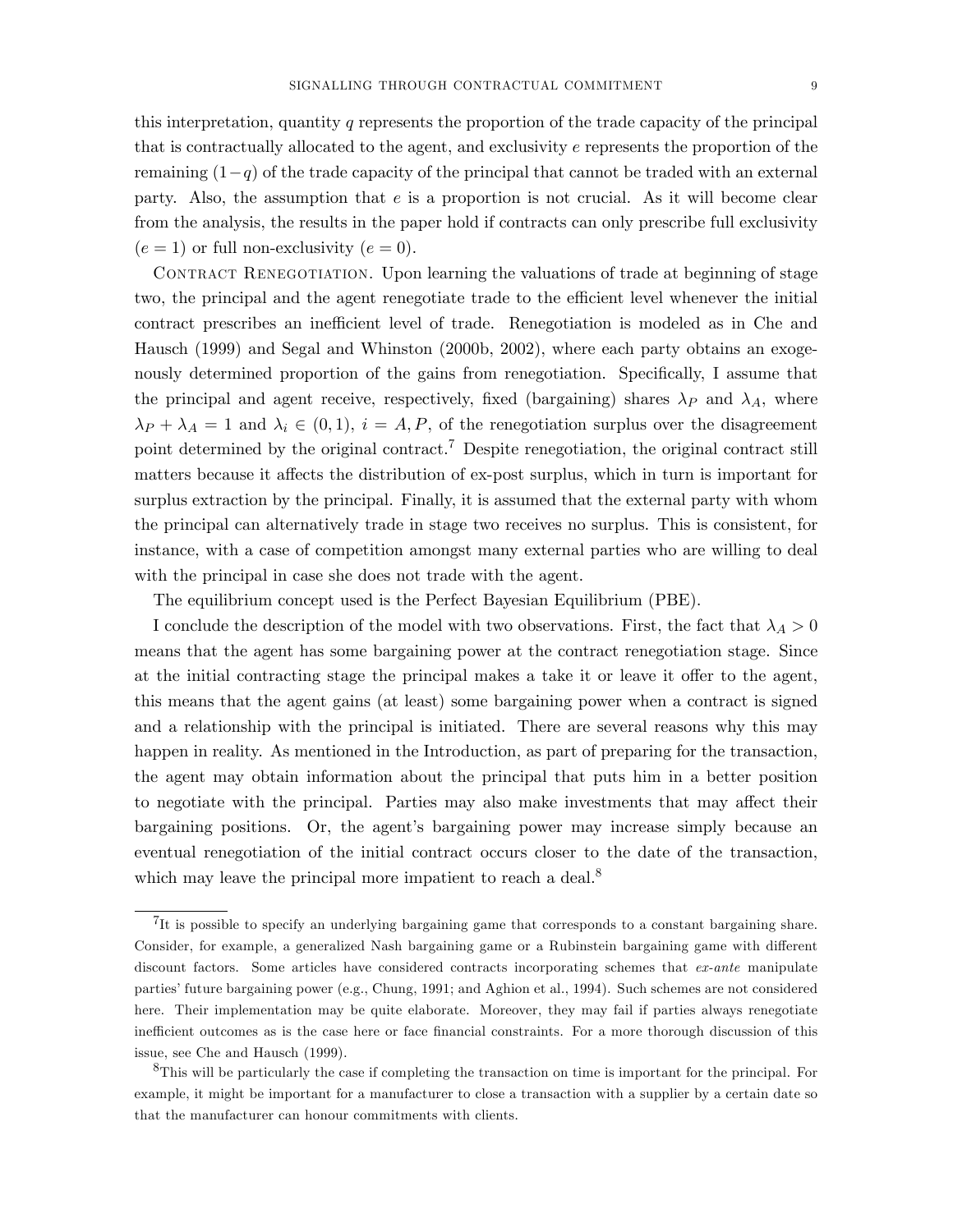Second, while the model focuses on the contracting problem between a principal and a given agent, it is consistent with the following situation. There are initially many agents competing to trade in future (and therefore to sign a contract) with the principal; if the principal initiates a relationship with one agent by agreeing on a contract with him, trade between them generates  $v_P + v_A$ , while trade between the principal and each of the other (standard) agents generates  $v_E$ ; and if the principal fails to sign a contract initially with one agent, then trade with any of the agents generates again  $v<sub>E</sub>$ . In this context, agreeing on a contract with one agent creates the possibility of developing a transaction that may generate more surplus than a standard spot market transaction.

## 3. Expected payoffs and probability of success of the relationship

We are interested in characterizing the contract agreed by the principal and the agent at the beginning of stage one. The decisions of the principal and the agent regarding that contract depend on their expected payoffs given different contract choices. It is therefore convenient to derive those payoffs before proceeding to the analysis of equilibrium outcomes. The expected payoffs of the principal and agent at the beginning of stage one take into account the uncertainty on the trade valuations as well as the outcome of an eventual renegotiation. Thus, to derive them, one must first characterize the parties' post-renegotiation payoffs.

At the renegotiation stage, the principal and agent receive their bargaining shares of the renegotiation surplus in addition to their disagreement payoffs. The disagreement payoffs of the principal and agent are the payoffs in the event they do not reach a renegotiation agreement, in which case the initial contract is executed. Given a contract  $c$  and trade valuations  $v_A, v_P$  and  $v_E$ , the disagreement payoff of the agent is  $qv_A - t$  and that of the principal is  $qv_P + (1 - q)(1 - e)v_E + t$ . The renegotiation surplus is the difference between the efficient total surplus, which is  $\max\{v, v_E\}$ , and the sum of the disagreement payoffs.

From the above, it follows that given a contract c and trade valuations  $\varphi := (v_A, v_P, v_E)$ , the agent's post renegotiation payoff is given by

$$
u_A(c; \varphi) = (qv_A - t) + \lambda_A [\max\{v, v_E\} - (qv_A - t) - (qv_P + (1 - q)(1 - e)v_E + t)]
$$
  
(1) =  $\lambda_A \max\{v, v_E\} + (1 - \lambda_A)(qv_A - t) - \lambda_A[qv_P + (1 - q)(1 - e)v_E + t].$ 

Similarly, the principal's post renegotiation payoff can be written as

(2) 
$$
u_P(c; \varphi) = \lambda_P \max\{v, v_E\} + (1 - \lambda_P)[qv_P + (1 - q)(1 - e)v_E + t] - \lambda_P(qv_A - t).
$$

Thus, the post renegotiation payoffs of the principal and the agent depend positively on the total efficient surplus (the first term in  $(1)$  and in  $(2)$ ); positively on the own disagreement payoff (the second term in  $(1)$  and in  $(2)$ ); and negatively on the disagreement payoffs of the other party (the third term in  $(1)$  and in  $(2)$ ). By affecting parties' disagreement payoffs at the renegotiation stage, the initial contract affects the distribution of rents between the principal and the agent.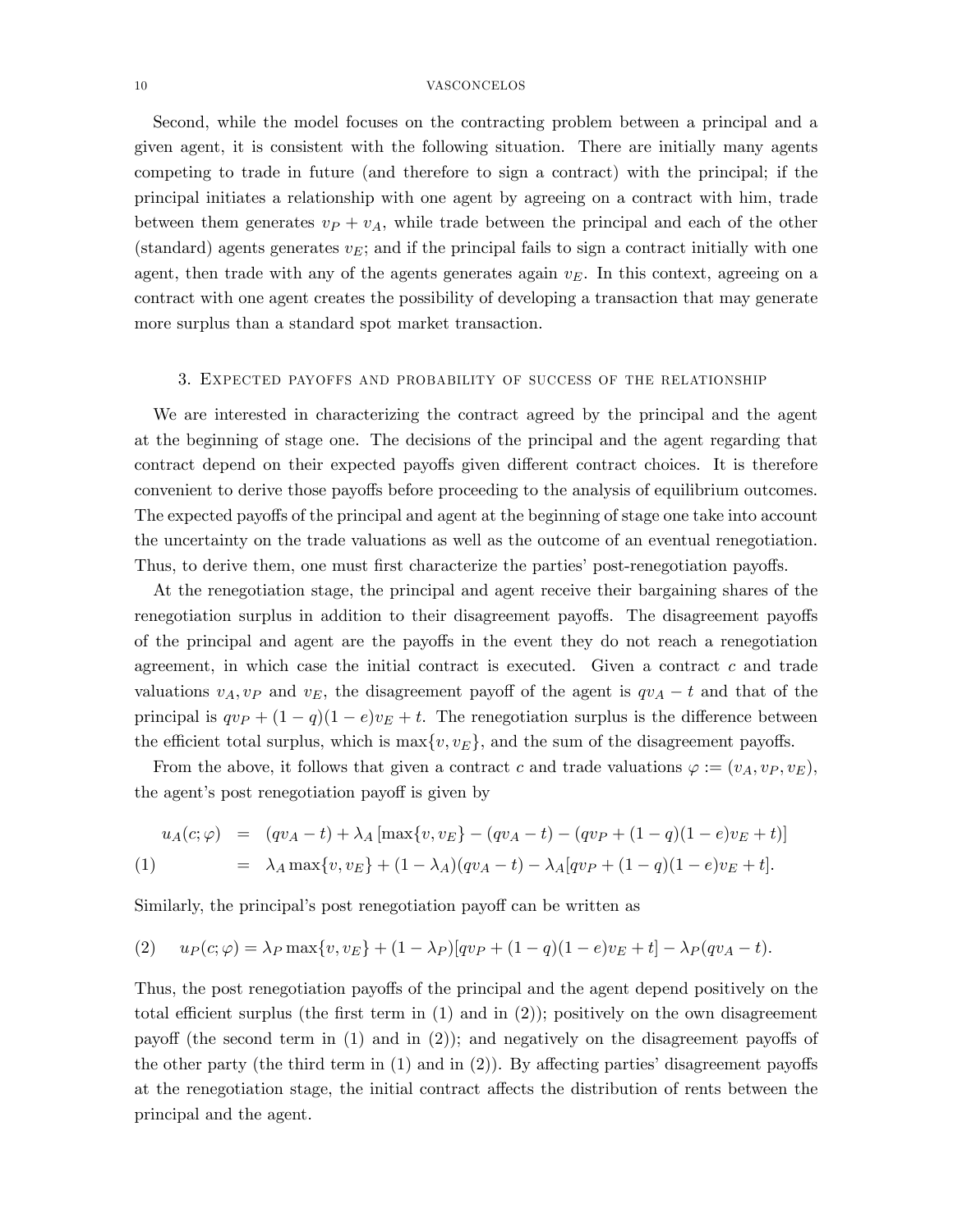The ex-ante expected payoffs of the principal and the agent if they agree on a contract correspond to the expected value in stage one of their post-renegotiation payoffs. Since the principal knows  $\theta$  and the agent does not, the expected payoff of the principal depends on state  $\theta$ , while the expected payoff of the agent depends on his beliefs about  $\theta$ . These beliefs may or may not coincide with the agent's initial beliefs. The agent may revise his beliefs about  $\theta$  after observing the contract offered by the principal. Thus, given contract c, when the agent believes that  $\theta = \theta_H$  with probability  $\hat{p}_H$ , his expected payoff is given by

$$
U_A(c; \widehat{p}_H) = (1 - \widehat{p}_H) \mathbb{E}[u_A(c; \varphi) | \theta_L] + \widehat{p}_H \mathbb{E}[u_A(c; \varphi) | \theta_H].
$$

The principal's expected payoff given contract c and state  $\theta$  is

$$
U_P(c; \theta) = \mathbb{E}[u_P(c; \varphi) | \theta].
$$

With a slight abuse of notation,  $U_A(c, 0)$  and  $U_A(c, 1)$  will be frequently denoted by  $U_A(c, \theta_L)$ and  $U_A(c;\theta_H)$ , respectively. Using this notation, we can write  $U_A(c;\widehat{p}_H) = (1-\widehat{p}_H)U_A(c;\theta_L)+$  $\widehat{p}_H U_A(c; \theta_H)$ .

Because the principal and the agent renegotiate the initial contract whenever it prescribes an inefficient level of trade,  $u_A(c; \varphi) + u_P(c; \varphi) = s(\varphi)$ , for all c and  $\varphi$ , where  $s(\varphi) :=$  $\max\{v, v_E\}$  denotes the efficient total surplus (hereinafter total surplus). Letting  $S(\theta) :=$  $\mathbb{E}[s(\varphi) | \theta]$  denote the expected total surplus given state  $\theta$ , this implies that for all  $c \in C$  and  $\theta \in {\theta_L, \theta_H},$ 

(3) 
$$
U_A(c; \theta) + U_P(c; \theta) = S(\theta).
$$

This property of the expected payoffs will be important in the analysis that follows.

A relationship between the principal and the agent is said to be successful if at the end of stage two the principal and the agent trade with each other. Because renegotiation always leads to an efficient outcome, they do so if and only if  $v \ge v<sub>E</sub>$ . Hence, from an ex-ante perspective, the probability of success of their relationship is  $P(\theta) := P_r[v \ge v_E | \theta]$ . Throughout, I focus on the case in which  $P(\theta)$  is strictly positive for all  $\theta \in {\theta_L, \theta_H}$ .

### 4. Ex-ante commitment and surplus extraction

We can now characterize the contract agreed by the principal and the agent in equilibrium and, consequently, equilibrium ex-ante commitment by the principal to the relationship. Since renegotiation implies that the ex-post trade decisions are always efficient, the main goal of the principal when designing the contract is to appropriate as much of the surplus generated by their relationship as possible. A problem of rent appropriation by the principal emerges here because the agent's decision of whether or not to accept a given contract if offered by the principal may depend on the agent's beliefs about the state  $\theta$ . Thus, the contract offered by the principal (and more specifically its design) is also important because it may convey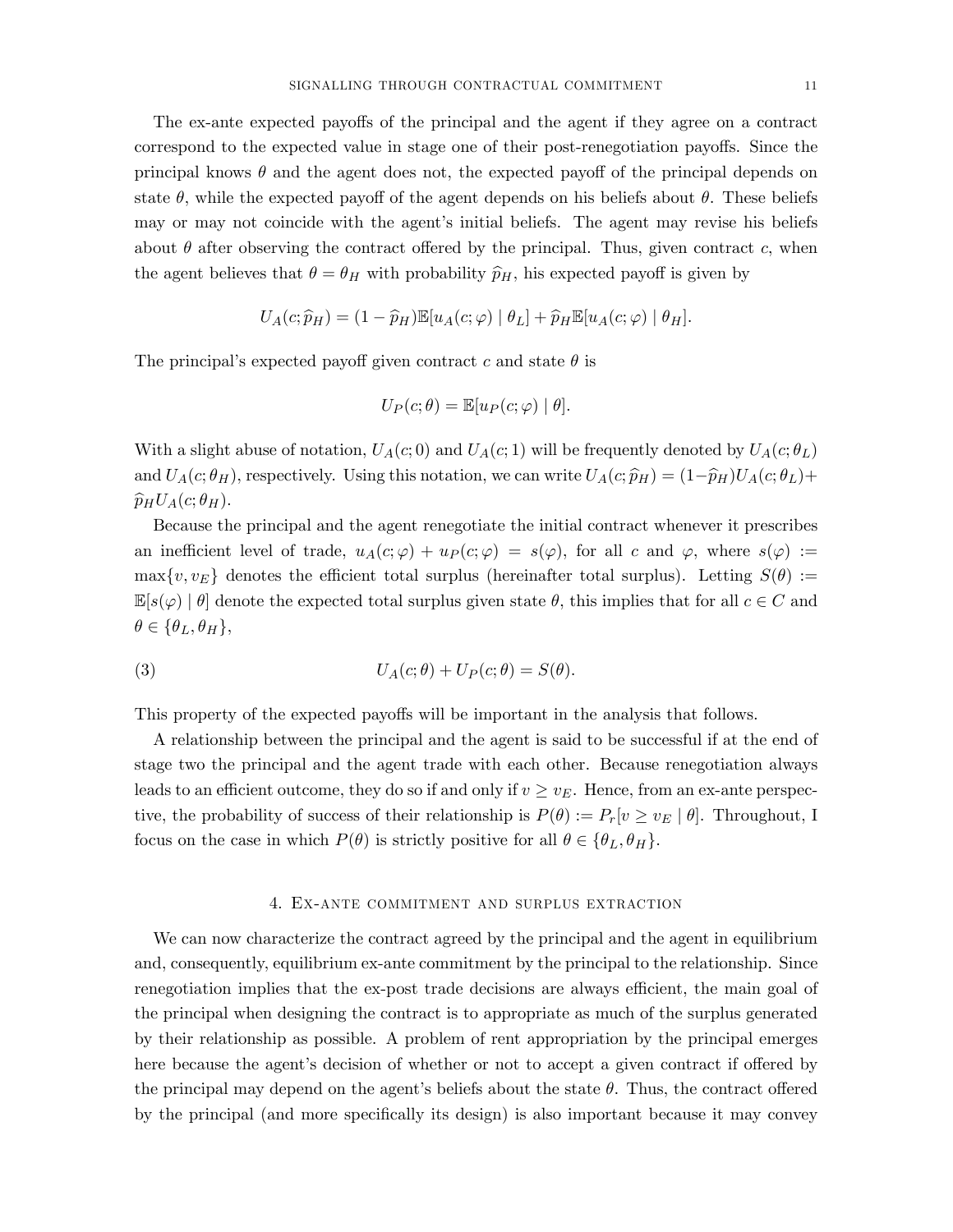information about  $\theta$  to the agent. In equilibrium, the principal and the agent always agree on a contract.<sup>9</sup> Therefore, in what follows, the focus is on the type of contracts they sign.

As a benchmark, consider the case where only the transfer  $t$  is contractible. In this case, no commitment by the principal to the relationship is possible. Only pooling equilibria where the principal proposes as initial contract the same transfer regardless of the state  $\theta$  exist. In equilibrium the agent learns nothing about state  $\theta$  from the principal's contract offer. This implies that the highest transfer that the agent is willing to accept in equilibrium is such that his expected payoff  $U_A(c;p_H)$  is zero.<sup>10</sup> In one of the states of the world the agent is left with positive surplus, which the principal would like appropriate.

I next return to the case where the contract can specify a quantity and an exclusivity levels, meaning that commitment by the principal to the relationship is possible. I first analyze the case where the principal's private information is either about the trade valuation  $v<sub>P</sub>$  or about the trade valuation  $v_A$  (private internal information) and then the case where the principal's private information is about the "external" valuation  $v_E$  (private external information).

4.1. Private internal information. Suppose the principal's private information is either about  $v_P$  or about  $v_A$ . Whether the principal has private information on  $v_P$  or on  $v_A$  is relevant in terms of the analysis and results. Therefore, the two cases are analyzed separately. They are defined in the following way: (1) *Private information about vp*:  $F_{v_P}$  ( $\mid \theta_H$ ) strictly first order stochastically dominates  $F_{v_P}$  ( $\mid \theta_L$ ), and the distribution of  $v_A$  does not depend on state  $\theta$ , i.e.,  $F_{v_A}(. \mid \theta_L) = F_{v_A}(. \mid \theta_H)$ ; (2) Private information about  $v_A$ :  $F_{v_A}(. \mid \theta_H)$ strictly first order stochastically dominates  $F_{v_A}(. \mid \theta_L)$ , and the distribution of  $v_P$  does not depend on state  $\theta$ , i.e.,  $F_{vp}$  ( $\theta_L$ ) =  $F_{vp}$  ( $\theta_H$ ).<sup>11</sup> In both cases the distribution of  $v_E$  is independent of  $\theta$ , i.e.,  $F_{v_E}(. \mid \theta_L) = F_{v_E}(. \mid \theta_H)$ .

Observe that in both cases the principal expects the relationship with the agent to create more value in state  $\theta_H$  than in state  $\theta_L$ . In the case of private information about  $v_P$ , this is because the principal expects her value of trading with the agent to be higher in state  $\theta_H$ than in state  $\theta_L$ . In the case of private information about  $v_A$ , this is because the principal expects the agent's value of trading with her to be higher in state  $\theta_H$  than in state  $\theta_L$ . The above specifications imply that  $P(\theta_L) \leq P(\theta_H)$ . That is, the probability of success of the relationship between the principal and the agent is higher in state  $\theta_H$  than in state  $\theta_L$ .

I begin the analysis of private internal information with an observation that follows from the fact that  $v_E$  is independent of the state  $\theta$ .

 $9$ Observe, for example, that a contract specifying a sufficiently low transfer, quantity, and exclusivity level is always accepted by the agent and gives the principal a higher payoff than her outside option. This is essentially because, regardless of state  $\theta$ , initiating a relationship creates more joint value to the principal and agent than taking their outside options.

<sup>&</sup>lt;sup>10</sup>There is a continuum of equilibria. Any transfer  $t \in [\min\{U_A(c, \theta_L), U_A(c, \theta_H)\}, U_A(c, p_H)]$  can be proposed by the principal (and accepted by the agent) in equilibrium.

<sup>&</sup>lt;sup>11</sup>A distribution  $F(x)$  strictly first order stochastically dominates a distribution  $G(x)$  if  $F(x) < G(x)$  for all x such that  $G(x) \neq 0$  and  $F(x) \neq 1$ .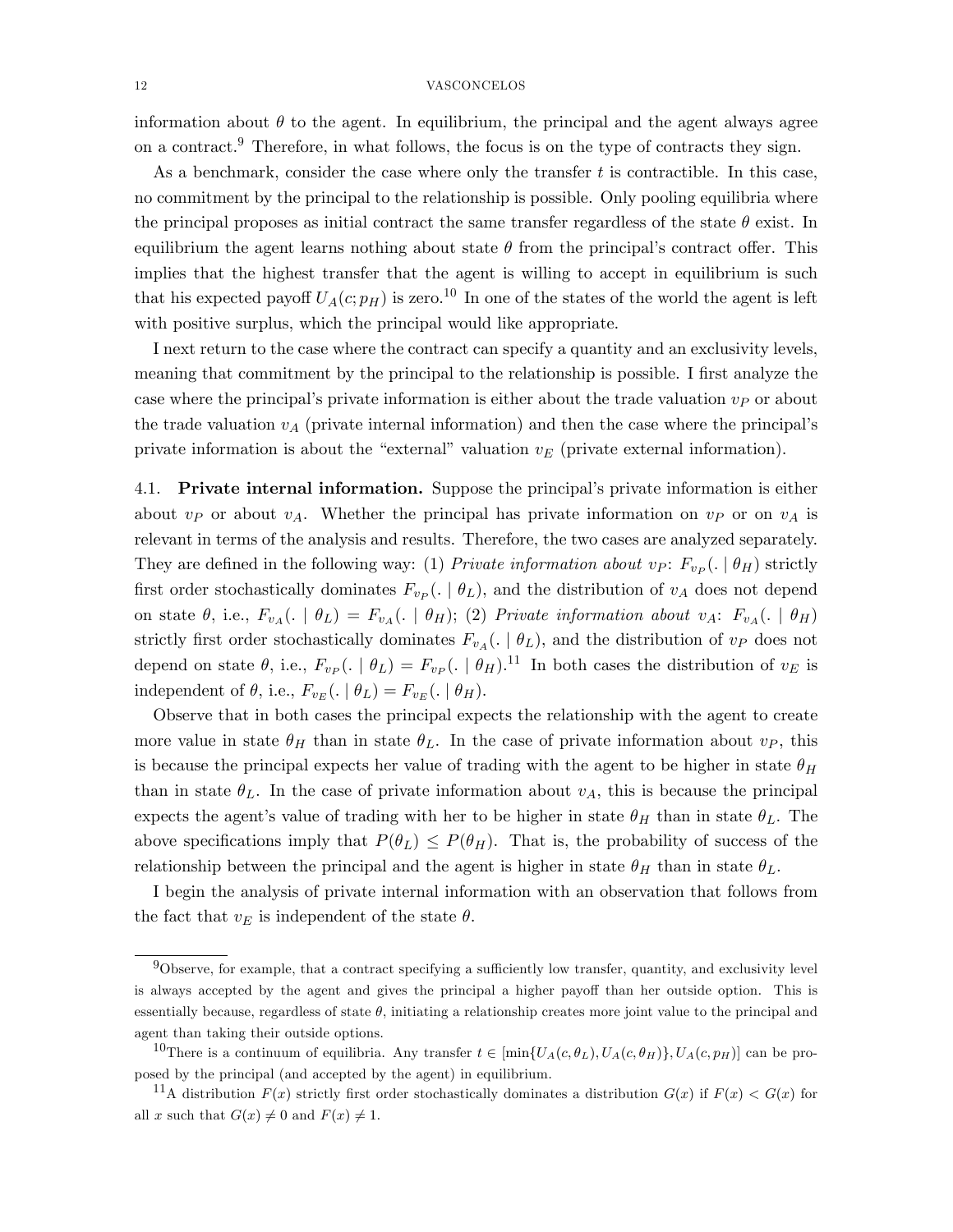**Proposition 1.** Suppose that the principal's private information is only about the internal values of trade v<sub>P</sub> or v<sub>A</sub>, i.e.  $F_{v_E}$ ( $\theta_L$ ) =  $F_{v_E}$ ( $\theta_H$ ). Then, exclusivity has no effect on the set of equilibrium payoffs: for any equilibrium when the contract space is  $C = R \times$  $Q \times E$ , there exists a payoff equivalent equilibrium when the contract space is  $C' = R \times Q \times$ f0g. Furthermore, exclusivity is fully indeterminate in equilibrium: contracts specifying any exclusivity level  $e \in [0, 1]$  can be chosen by the principal in equilibrium and in any state  $\theta$ .

Thus, in the case of private internal information, not only the use of contracted exclusivity is irrelevant in terms of equilibrium payoffs but also the principal's private information is immaterial in explaining contracted exclusivity levels. To understand the proposition, note that when  $v_E$  does not depend on  $\theta$ , the expected payoff of the principal can be written as

$$
U_P(c; \theta) = \lambda_P S(\theta) + (1 - \lambda_P) \{ q \mathbb{E}[v_P | \theta] + (1 - q)(1 - e) \mathbb{E}[v_E] + t \} - \lambda_P (q \mathbb{E}[v_A | \theta] - t).
$$

In this expected payoff there is no interaction between the level of contracted exclusivity  $e$  and the state  $\theta$ . Thus, the impact of changing e on the principal's expected payoff is independent of the state  $\theta$ . The same is true for transfer t. This implies that for any given contract c, it is possible to simultaneously change the exclusivity level and the value of the transfer, in this case increasing both or decreasing both, so as to obtain a new contract that confers the principal the same expected payoff as contract c in both states  $\theta_L$  and  $\theta_H$ . More specifically, for any two contracts  $c = (t, q, e)$  and  $c' = (t', q, e')$  in which  $t' = t + (1 - \lambda_P)(1 - q)(e' - e)\mathbb{E}[v_E]$ ,  $U_P(c;\theta) = U_P(c';\theta)$  for all  $\theta \in {\theta_L, \theta_H}$ . Furthermore, since the sum of the expected payoffs of the principal and agent is always identical to the expected total surplus and the expected total surplus does not depend on the contract initially agreed by the principal and the agent (condition (3)), this also means that  $U_A(c;\theta) = U_A(c';\theta)$  for all  $\theta \in {\theta_L, \theta_H}$ . Thus, contracts c and c' are payoff equivalent to the principal and the agent regardless of the state  $\theta$ . This implies that if there is an equilibrium in which the principal chooses contract  $c$  (with positive probability) in state  $\theta_L$  or in state  $\theta_H$ , then there exists another equilibrium identical in every dimension to that one, except that contract c is replaced by contract  $c'$  in the principal's choice of contract. This has two important implications. First, since exclusivity  $e'$  in contract  $c'$  can be anything (provided  $t'$  is adjusted properly), exclusivity is undetermined in equilibrium. Second, because  $e'$  can be zero, and equilibria in which contract c is replaced by contract  $c'$ are payoff equivalent, the set of equilibrium payoffs does not change if the principal and the agent are restricted to write non-exclusive contracts, i.e., contracts that specify  $e = 0$ . Since the proposition follows almost directly from this discussion, it is stated without further proof.

Another way of understanding Proposition 1 is to note that when information is only about internal values of trade, there is no cross effect between exclusivity and private information  $\theta$  in the expected payoffs of the principal and the agent. In other words, the expected utilities of the principal and the agent do not satisfy the strict single crossing property with respect to exclusivity. As a consequence, exclusivity cannot be used as a signalling device by the principal. This is somewhat analogous to a result in Segal and Whinston (2000b). They study the effect of contracted exclusivity on the investment incentives of parties to a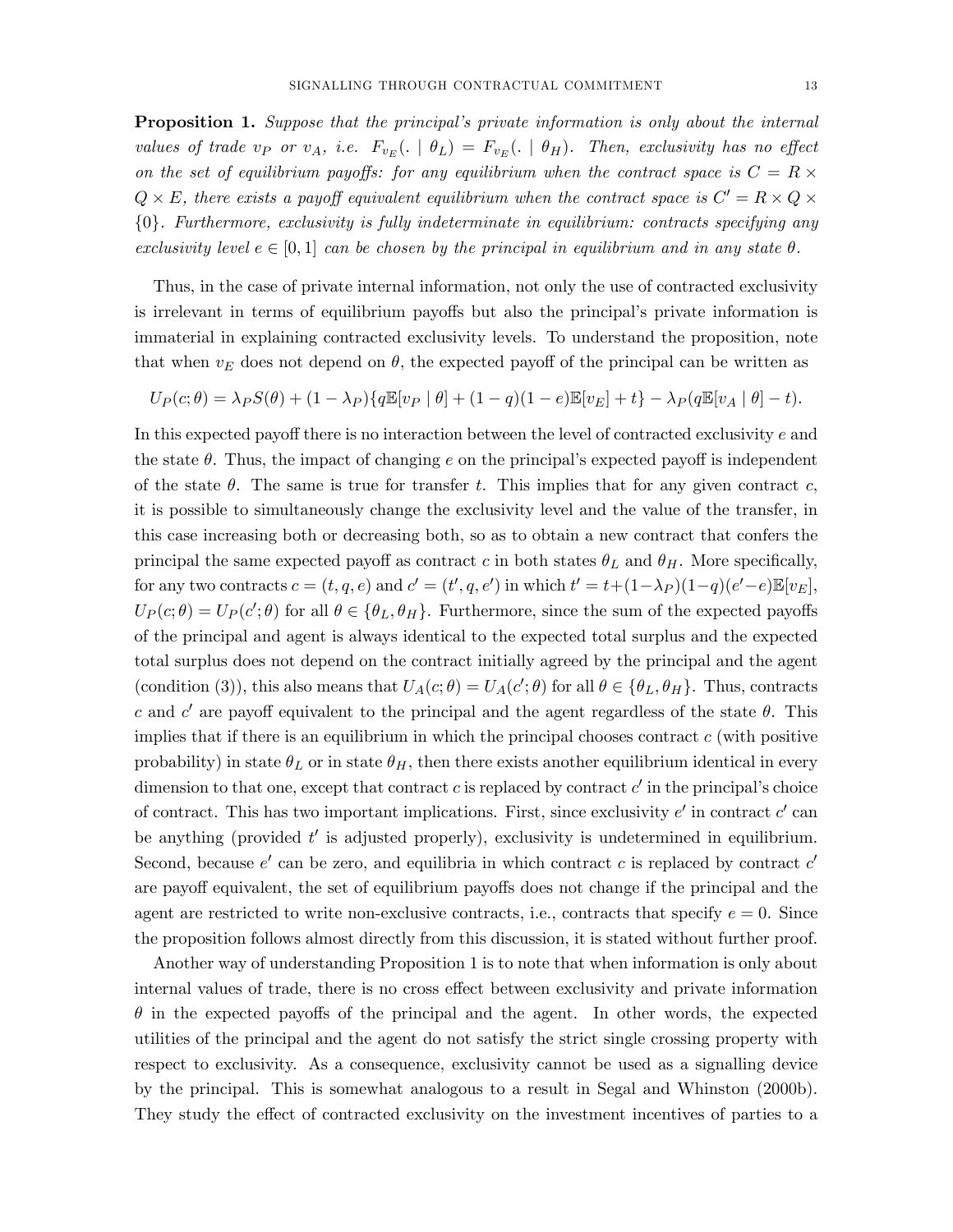relationship, and show that exclusivity has no effect on investments that affect only internal values. In Segal and Whinston (2000b), no cross effect between exclusivity and investments in the payoff functions implies no effect of exclusivity on investments. In this paper, no cross effect between exclusivity and private information  $\theta$  in the payoff functions implies that exclusivity has no effect on surplus extraction through information signalling.

I next analyze the contracts that are chosen in equilibrium by the principal and the agent as well as their expected payoffs. The cases of private information about  $v<sub>P</sub>$  and private information about  $v_A$  are considered separately. Since exclusivity plays no role in neither case, in what follows I focus on the role of commitments to trade (i.e., contracted quantity) by restricting attention to non-exclusive contracts. Thus, in the remainder of this section, a contract c is a transfer-quantity pair  $(t, q)$  and expected payoffs are written as  $U_A(t, q; \hat{p}_H)$ and  $U_P(t,q;\theta)$ .

4.1.1. Private information about  $v_P$ . Consider first the case where the principal is better informed than the agent about her value of trade with the agent  $v_P$ . Let  $q_i$  denote the contracted quantity chosen by the principal in state  $\theta_i$ ,  $i = L, H$ . The following proposition is proved in the Appendix.

**Proposition 2.** Suppose that the principal's private information is about  $v_P$ . Then, there exist both separating and pooling equilibria. In all the equilibria, the principal commits exante to trade a (weakly) higher quantity with the agent in state  $\theta_H$  than in state  $\theta_L$ . More specifically, there exists  $\hat{q} \in (0, 1)$ , the same across all equilibria, such that in every equilibrium  $q_L \leq \hat{q} \leq q_H$ . Furthermore, all the equilibria are payoff equivalent. In all of them the principal always appropriates all the surplus, i.e., the principal's payoff in state  $\theta$  is  $S(\theta)$ , for all  $\theta \in {\theta_L, \theta_H}.$ 

Two main reasons explain this proposition. First, it is less costly for the principal to commit to trade a high quantity with the agent in state  $\theta_H$  than in state  $\theta_L$ . To see this, recall that the contract initially agreed by the principal and the agent crucially affects their disagreement payoffs during renegotiation and, therefore, the division of surplus. Since the disagreement payoff of the principal is  $qv_P + (1 - q)v_E + t$ , she is more willing to increase the quantity in the contract when she expects  $v_P$  to be high (i.e., in state  $\theta_H$ ) than when she expects  $v_P$  to be low (i.e., in state  $\theta_L$ ). This can also be seen by direct inspection of the expected payoff of the principal. When the principal's private information is about  $v<sub>P</sub>$ , her expected payoff is given by

(4) 
$$
U_P(c; \theta) = \lambda_P S(\theta) + (1 - \lambda_P) \{ q \mathbb{E}[v_P | \theta] + (1 - q) \mathbb{E}[v_E] + t \} - \lambda_P (q \mathbb{E}[v_A] - t).
$$

Contracted quantity q and the state  $\theta$  only interact in the second term, which is precisely the expected disagreement payoff of the principal. Since  $\mathbb{E}[v_P | \theta_H] \geq \mathbb{E}[v_P | \theta_L]$ , the effect of increasing contracted quantity on the expected payoff of the principal is greater in state  $\theta_H$ than in state  $\theta_L$ . Because of this, contracts  $c_L$  (chosen by the principal in state  $\theta_L$ ) and  $c_H$ (chosen by the principal in state  $\theta_H$ ) are incentive compatible for the principal, as required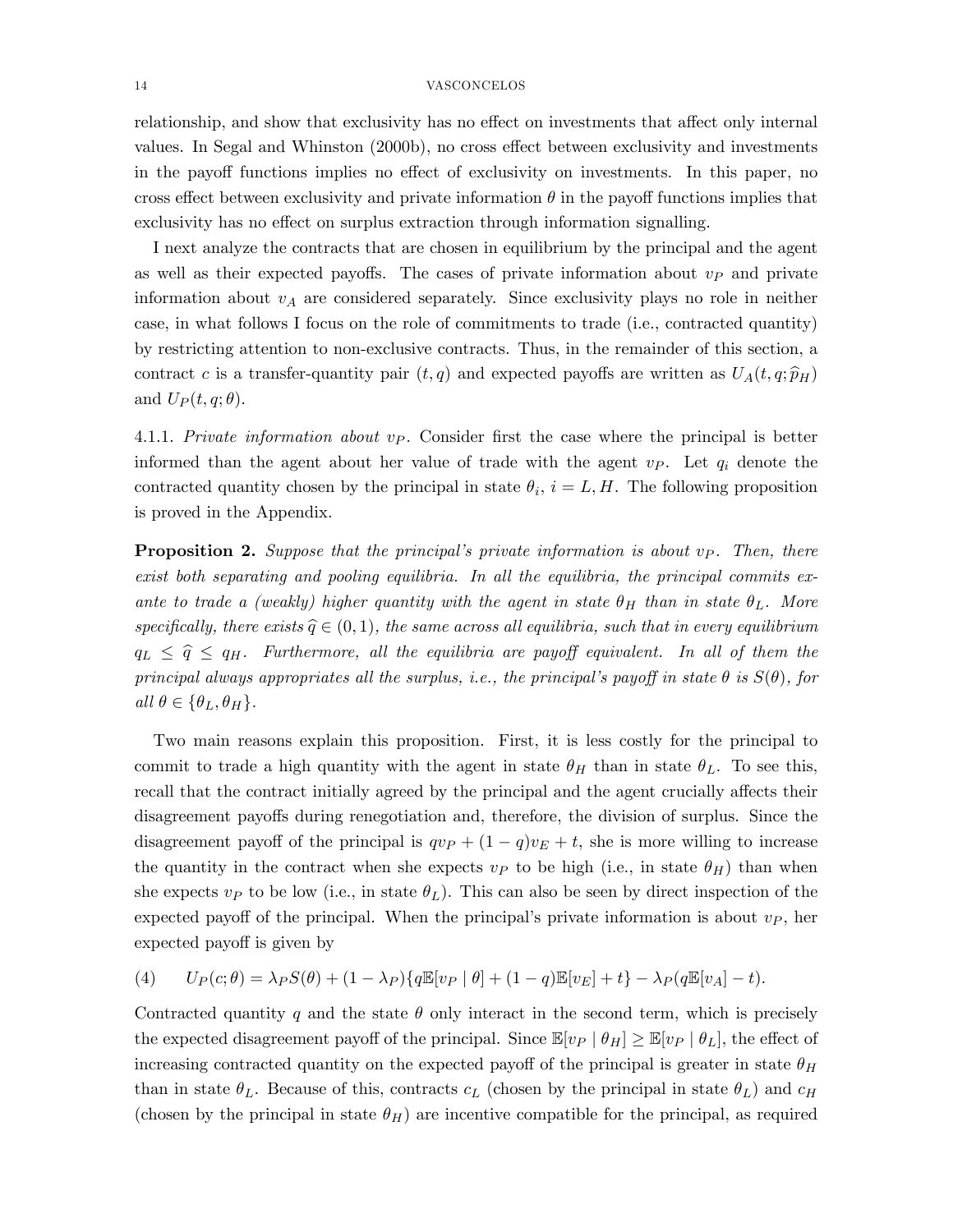in any equilibrium, only if  $q_L \leq q_H$ ; and in separating equilibria the principal in state  $\theta_H$  is able to signal to the agent a high expected value of trade by proposing a quantity strictly greater than that she proposes in state is  $\theta_L$ .

Second, the agent's preferences (ranking) over the two states of the world depend on the quantity specified in the contract. To see this observe that the agent's expected payoff given state  $\theta$  and contract c can be written as

(5) 
$$
U_A(c; \theta) = \lambda_A S(\theta) + (1 - \lambda_A)(q \mathbb{E}[v_A] - t) - \lambda_A \{q \mathbb{E}[v_P | \theta] + (1 - q) \mathbb{E}[v_E] + t\}.
$$

The state  $\theta$  affects this payoff in two ways. It affects the value of the total surplus, part of which the agent appropriates through renegotiation–the first term of  $U_A(c;\theta)$ . It also affects the disagreement payoff of the principal, which affects (negatively) the agent's gains from renegotiation–the last term of  $U_A(c;\theta)$ . When contracted quantity is small (i.e., smaller than  $\hat{q}$ ) the second effect is small and the agent prefers state  $\theta_H$  to state  $\theta_L$ , as total surplus is larger in the former. In contrast, when contracted quantity is large (i.e., greater than  $\hat{q}$ ), the second effect is large and dominant. The agent prefers state  $\theta_L$  to state  $\theta_H$ , as in the latter the disagreement payoff of the principal is higher.

Because of these two reasons there exist contracts  $c<sub>L</sub>$  and  $c<sub>H</sub>$ , the first specifying a small quantity and the second a large quantity, that:  $(i)$  are incentive compatible for the principal in the sense that she prefers contract  $c_L$  to contract  $c_H$  in state  $\theta_L$  and contract  $c_H$  to contract  $c_L$  in state  $\theta_H$ ; (ii) allow the principal to appropriate all the surplus in states  $\theta_L$  and  $\theta_H$ , respectively; and  $(iii)$  and are accepted by the agent regardless of the agent's beliefs.

In fact there exists a continuum of equilibria. Consider the sets of contracts  $C_H = \{c \in C :$  $U_P(c;\theta_H) = S(\theta_H)$  and  $q \geq \hat{q}$  and  $C_L = \{c \in C : U_P(c;\theta_L) = S(\theta_L)$  and  $q \leq \hat{q}\}$ . For any pair of contracts  $(c_L, c_H) \in C_L \times C_H$  there exist an equilibrium in which  $c_L$  is the contract chosen in state  $\theta_L$  and  $c_H$  is the contract chosen in  $\theta_H$ . These are all the equilibria. Thus, there is a continuum of separating equilibria. In each, the principal commits to trade a higher quantity with the agent in state the  $\theta_H$  than in state  $\theta_L$  (i.e.,  $q_L < q_H$ ) and the principal's contract offer fully reveals the true state  $\theta$  to the agent. In these equilibria, the principal signals a high (low) expected valuation of trade  $v_p$  to the agent by committing ex-ante to trade a high (low) quantity with him. This is in sharp contrast with the benchmark case discussed above where it is assumed that only transfers are contractible. In that case only pooling equilibria exist and the principal is unable to appropriate the entire surplus in both states of the world.<sup>12</sup>

4.1.2. Private information about  $v_A$ . Consider now the case of private information about  $v_A$ . We can state the following proposition, which is proved in the Appendix.

<sup>&</sup>lt;sup>12</sup>There is one contract that is in both  $C_L$  and  $C_H$ . It specifies quantity  $\hat{q}$ . As a consequence, there is one pooling equilibrium in which the principal offers the same contract to the agent regardless of the state  $\theta$ . The existence of this equilibrium is an artefact of considering a model with only two states,  $\theta_L$  and  $\theta_H$ . Quantity  $\hat{q}$  is the quantity for which the expected payoff of the agent in the two states intersect. In a model with more states, such a pooling equilibrium does not necessarily exist.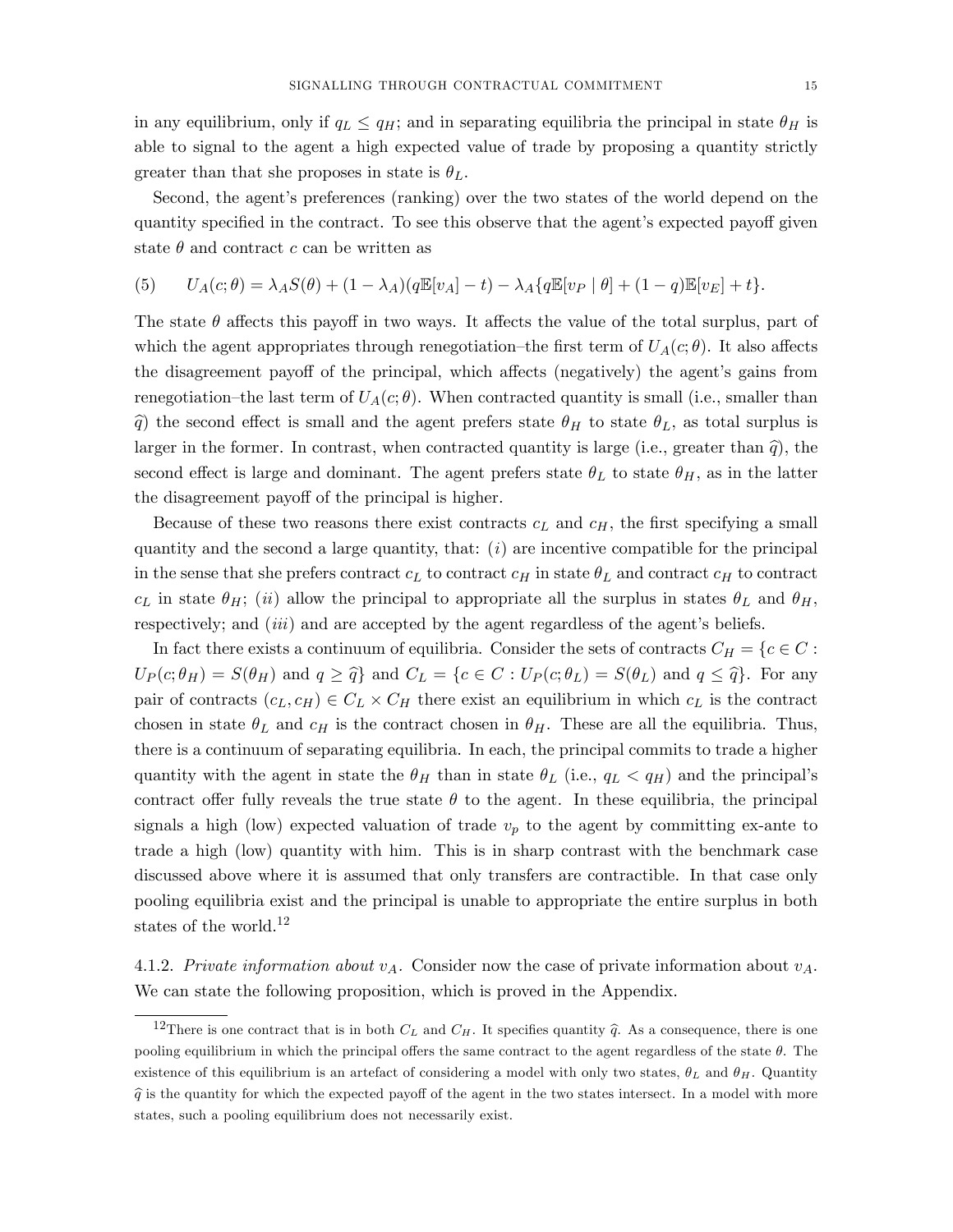**Proposition 3.** Suppose that the principal's private information is about  $v_A$ . Then, there  $exist\ both\ separating\ and\ pooling\ equilibria\ and\ multiple\ equilibrium\ payoffs.$  In all these equilibria, the principal commits ex-ante to trade a (weakly) lower quantity with the agent in state  $\theta_H$  than in state  $\theta_L$ , i.e.,  $q_H \leq q_L$ . Furthermore, contractibility of quantity expands the set of equilibrium payoffs of the principal in state  $\theta_L$  but not in state  $\theta_H$ .

In contrast with the case of private information about  $v<sub>P</sub>$ , in the case of private information about  $v_A$  it is more costly for the principal to commit to trade a high quantity with the agent in state  $\theta_H$  than it is in state  $\theta_L$ . The reason is the following. Contracted quantity affects the disagreement payoff of the agent in the event of a renegotiation, which is given by  $qv_A - t$ . Since any improvement in the agent's disagreement payoff reduces the principal's ability to appropriate surplus during the renegotiation of the initial contract, the principal gains less by increasing contracted quantity when she expects a high  $v_A$  (i.e. in state  $\theta_H$ ) than when she expects a low  $v_A$  (i.e., in state  $\theta_L$ ). (As in the previous case, this could also be seen by direct inspection of the expected payoff of the principal.) Because of this, in any equilibrium  $q_H \leq q_L$ , and in separating equilibria the principal in state  $\theta_H$  signals to the agent that his valuation of trade is likely to be high by proposing a quantity strictly smaller than that she proposes in state is  $\theta_L$ . In contrast with the case of private information about  $v_P$ , the principal commits ex-ante less to the relationship when its probability of success is higher.

Another important difference relative to the case of private information about  $v<sub>P</sub>$  is that the principal is unable to extract all the surplus in both states of the world. In any equilibrium, the agent appropriates some of the surplus generated in state  $\theta_H$  (i.e., when his value of trade is expected to be high). This is because the agent always prefers state  $\theta_H$  to state  $\theta_L$  regardless of the contract agreed with the principal. Observe that in the case of private information about  $v_A$ ,

$$
U_A(c; \theta) = \lambda_A S(\theta) + (1 - \lambda_A)(q \mathbb{E}[v_A \mid \theta] - t) - \lambda_A \{q \mathbb{E}[v_P] + (1 - q) \mathbb{E}[v_E] + t\},
$$

and since  $E[v_A | \theta_H] \ge E[v_A | \theta_L]$ , the agent's expected payoff satisfies  $U_A(c; \theta_H) \ge U_A(c; \theta_L)$ for all  $c \in C$ . This implies that the payoff of the principal in state  $\theta_L$  must be at least  $S(\theta_L)$ , as the agent accepts any contract c offered by the principal such that  $U_A(c;\theta_L) = 0$ regardless of his beliefs about  $\theta$ . However, in state  $\theta_H$ , some surplus is left to the agent, even if the principal offers the agent a contract specifying a quantity of zero, the contracted quantity that more efficiently signals to the agent that the state is  $\theta_H$ . While there exist multiple equilibria, they are not payoff equivalent. Indeed, the highest equilibrium payoff of the principal in state  $\theta_H$  is obtained when the principal proposes a contract specifying a quantity of zero and is the same as when quantity is not contractible.

4.2. Private External Information. Suppose now the principal's private information when contracting with the agent is about the principalís value of trading in the future with the external party  $v_E$ . Specifically, suppose that: (*i*) the distribution  $F_{v_E}$ ( $\cdot$  |  $\theta_L$ ) strictly first order stochastically dominates the distribution  $F_{v_E}$  ( $\mid \theta_H$ ), and (*ii*) the distributions of internal values  $v_A$  and  $v_P$  do not depend on  $\theta$ , i.e.,  $F_{v_j}(. \mid \theta_L) = F_{v_j}(. \mid \theta_H)$  for  $j = A, P$ .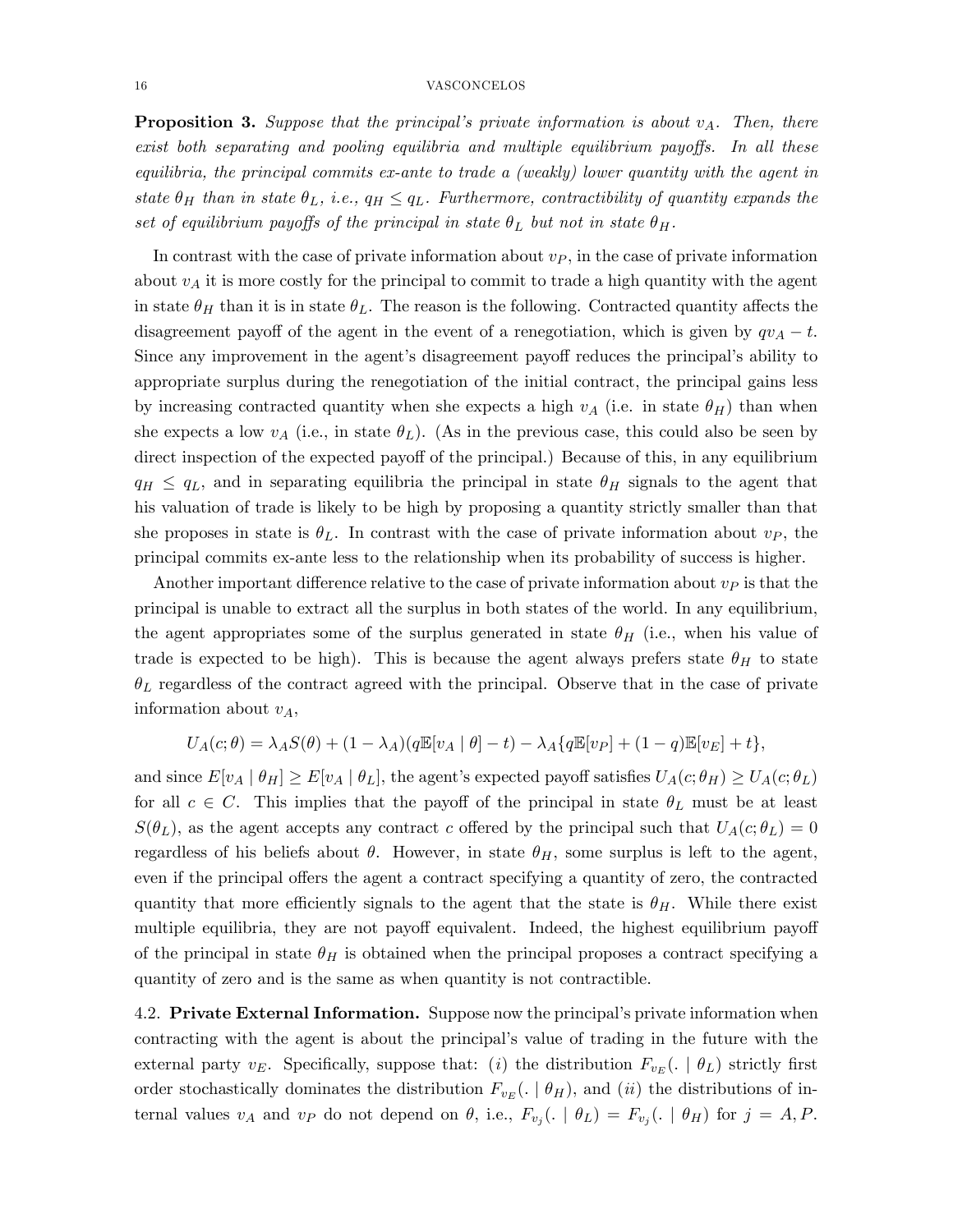Under these assumptions, the principal is more likely to have a good external party to trade with in state  $\theta_L$  than in state  $\theta_H$ . This means that, in conformity with the cases of private information about  $v_P$  and private information about  $v_A$  studied above, state  $\theta_H$  is associated with a higher probability of success of the relationship than state  $\theta_L$ , i.e., also in this case  $P(\theta_L) \leq P(\theta_H)$ .

Since exclusivity may play a role in the case of private information about the external value of trade  $v_E$ , I reconsider it in the analysis. Hence, a contract is a triple  $c = (t, q, e) \in C$ . In what follows, let  $(q_i, e_i)$  denote the contracted quantity-exclusivity pair chosen by the principal in state  $\theta_i$ ,  $i = L, H$ . The main results of this section are presented in the following proposition, which is proved in the Appendix.

**Proposition 4.** Suppose that the principal's private information is about  $v_E$ . Then, there exist both separating and pooling equilibria. In all the equilibria, the principal commits ex-ante (weakly) more to the relationship (either through a higher contracted quantity and/or through a higher level of exclusivity) in state  $\theta_H$  than in state  $\theta_L$ . More specifically, there exists  $\hat{x} \in (0, 1)$ , the same across all the equilibria, such that  $(1-q_H)(1-e_H) \leq \hat{x} \leq (1-q_L)(1-e_L)$ . Furthermore, all the equilibria are payoff equivalent. In all of them the principal always appropriates all the surplus, i.e., the principal's payoff in state  $\theta$  is  $S(\theta)$ , for all  $\theta \in {\theta_L, \theta_H}$ .

The arguments behind this proposition resemble those underlying Proposition 2 regarding the case of private information on  $v_P$ . As in that case, two main reasons explain this proposition. First, a commitment to trade a high quantity or to deal exclusively (or almost exclusively) with the agent is less costly for the principal in state  $\theta_H$  (when she expects a low value of trade with the external party) than in state  $\theta_L$  (when she expects a high value of trade with the external party). The reason for this is simple. When both quantity and exclusivity are contractible, the disagreement payoff of the principal, which affects her position during renegotiation and ability to appropriate surplus, is given by  $qv_P + (1-q)(1-e)v_E + t$ . Thus, the higher are her expectations about  $v_E$ , the more she has to lose by offering a contract with a high quantity and/or exclusivity level. In other words, by agreeing in the initial contract to a high level of exclusivity or a high quantity, the principal reduces the possibility of trading later with the external party if the initial contract is enforced. From an ex-ante point of view, forgoing that possibility is more costly for the principal in state  $\theta_L$  (when she expects a high  $v_E$ ) than it is in state  $\theta_H$  (when she expects a low  $v_E$ ).

Second, the quantity and exclusivity level specified in the contract proposed by the principal affect the agent's preferences (ranking) over the two states of the world. Following a reasoning similar to that used in the case of private information on  $v_p$ , we obtain that for contracts that specify a high quantity or a high exclusivity level (i.e., such that  $(1-q_H)(1-e_H) \leq \hat{x}$  then  $U_A(c;\theta_L) \geq U_A(c;\theta_H)$ ; and for contracts that specify a low quantity and a low exclusivity level (i.e., such that  $\hat{x} \leq (1-q_L)(1-e_L)$ ), the opposite happens and  $U_A(c;\theta_L) \leq U_A(c;\theta_H)$ . Because of these two reasons, the principal always commits (weakly)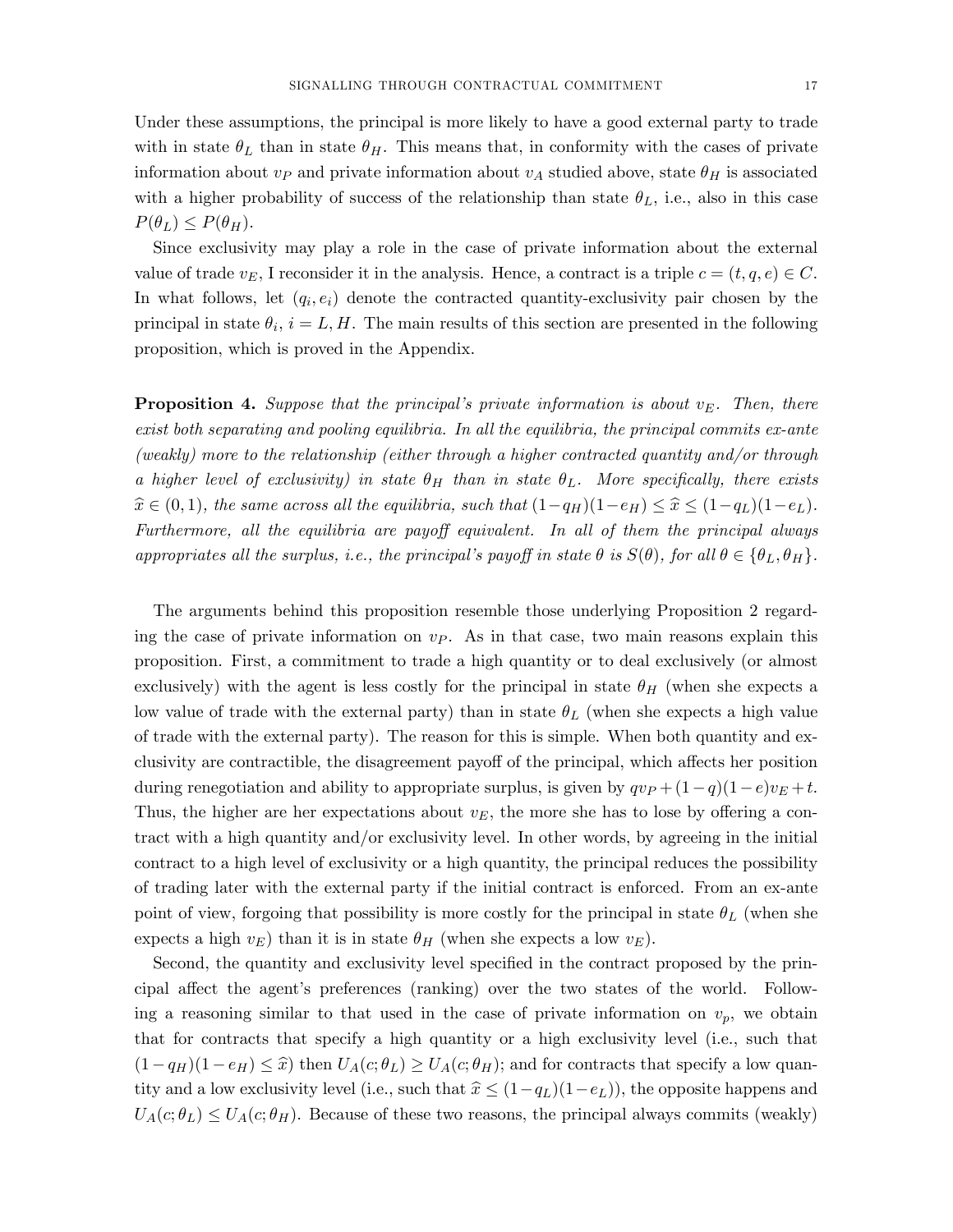more to the relationship in state  $\theta_H$  than in state  $\theta_L$ , she signals a low outside option in separating equilibria by committing strictly more (through a higher exclusivity level or quantity) to the relationship, and she always appropriates the entire surplus.

As in the case of private information about  $v_P$ , there exists a continuum of equilibria. Consider the following sets of contracts  $C_H = \{c \in C : U_P(c; \theta_H) = S(\theta_H) \text{ and } (1-q)(1-e) \leq$  $\hat{x}$  and  $C_L = \{c \in C : U_P(c; \theta_L) = S(\theta_L) \text{ and } \hat{x} \leq (1 - q)(1 - e)\}.$  For any pair of contracts  $(c_L, c_H) \in C_L \times C_H$  there exists an equilibrium in which the principal offers contract  $c_L$  in state  $\theta_L$  and contract  $c_H$  in state  $\theta_H$ . Thus, there is a continuum of separating equilibria where the principal's contract offer fully reveals the true state  $\theta$  to the agent. In these equilibria, the principal signals to the agent a low value of her outside option by committing ex-ante more to the relationship. As mentioned above, the principal does so by initially committing to trade more exclusively or a higher quantity (or both) with the agent.<sup>13</sup>

Proposition 4 and the discussion above also apply if only quantity or only exclusivity is contractible. The characterization of the equilibria in the former case is given by setting  $e = 0$ in the proposition and analysis, and in the latter case by setting  $q = 0$ . Thus, if quantity is contractible but exclusivity is not, the principal can still use quantity to signal information and appropriate surplus. Similarly, when quantity is not contractible (because for example it is not verifiable), the principal can use exclusivity to signal information so as to appropriate more surplus.

One way of interpreting Propositions 2-4 is that an observed higher ex-ante commitment to a relationship by two parties does not necessarily mean a higher probability of success of the relationship. As seen above, the principal commits more to the relationship when the probability of success of the relationship is higher if her private information is about her valuation of trade with the agent or about her valuation of trade with the external party. This is not the case, however, if the principal's private information is about the agent's value of trading with the principal. In fact, in this case the opposite happens.

## 5. Discussion

The analysis above considers separately the cases of private information about  $v<sub>P</sub>$ , private information about  $v_A$  and private information about  $v_E$ . A separate analysis of each case has the virtue of emphasizing how the level and form of commitment to the relationship by the informed principal is affected by the source of her private information. In reality, however, a party to a relationship may simultaneously have private information on more than one valuation of trade. I next brieáy discuss how the analysis can be extended to accommodate such cases and how (qualitatively) the results obtained in the previous section change. Among other things, I argue that even when the state  $\theta$  affects multiple valuations of trade, the principalís incentive to commit to a higher (or lower) level of exclusivity depends

<sup>&</sup>lt;sup>13</sup>There exist contracts that are in both  $C_L$  and  $C_H$ . They satisfy  $(1 - q)(1 - e) = \hat{x}$ . These are the contracts offered by the principal in pooling equilibria. Once again, the existence of this pooling equilibria is an artefact of considering a model with only two states,  $\theta_L$  and  $\theta_H$ .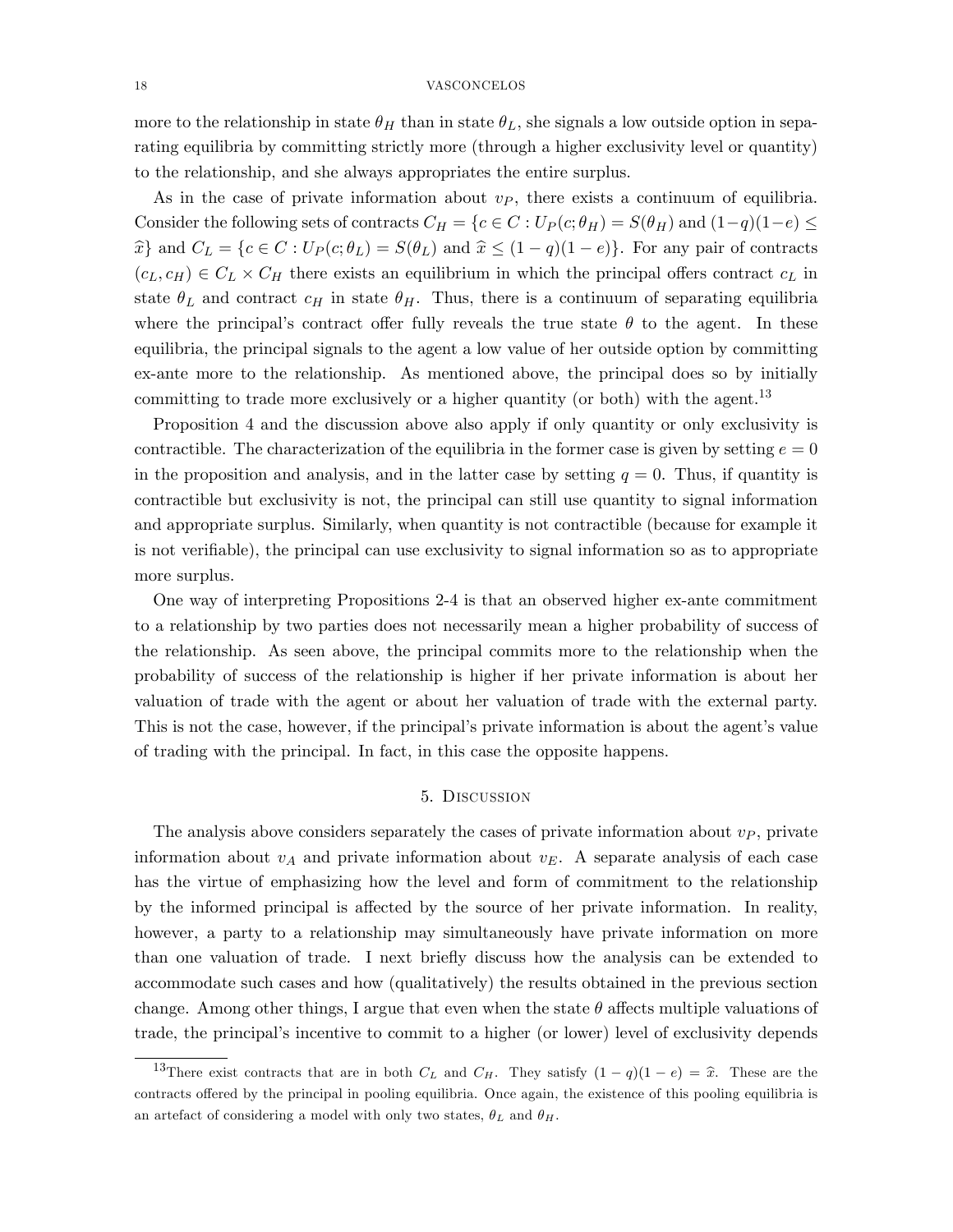only on how the state  $\theta$  affects  $v_E$ ; and, as before, the principal is more willing to commit to a higher level of exclusivity when she expects a low value of  $v_E$ . Regarding the principal's incentives to choose a higher contracted quantity, they depend on how the state  $\theta$  effects all valuations  $v_A$ ,  $v_P$  and  $v_E$ . Specifically, they increase when  $v_P$  is expected to be higher relative to  $v_A$  and  $v_E$ .

It is useful to begin with the case where the principal's private information is only about the internal valuations  $v_P$  and  $v_A$ . Accordingly, suppose the probability distributions of  $v_P$ and  $v_A$  depend both on the state  $\theta$ , but the distribution of  $v_E$  does not. As before, only the principal observes  $\theta$ . The agent knows only that  $\theta = \theta_i$  with probability  $p_i$ . To simplify notation, let  $\Delta_{v_j} := \mathbb{E}[v_j \mid \theta_H] - \mathbb{E}[v_j \mid \theta_L]$  for  $j = P, A$  and  $\Delta_S := S(\theta_H) - S(\theta_L)$ . Assume that  $\Delta_S > 0$ . Thus, as before, in the case of private internal information state  $\theta_H$  is associated with a higher total surplus than state  $\theta_L$ . As a first observation, note that Proposition 1 also applies when the principal has private information on both  $v_P$  and  $v_A$ . Therefore the contracted level of exclusivity cannot be used to signal such information and any exclusivity level may emerge in equilibrium. Regarding contracted quantity, whether in equilibrium it is greater in state  $\theta_H$  than in state  $\theta_L$  or vice versa critically depends on the relative impact of the state  $\theta$  on the valuations  $v_P$  and  $v_A$ . Specifically, following an analysis similar to that in Section 4.1, we obtain that the principal commits ex-ante to trade a higher quantity in state  $\theta_H$  than in state  $\theta_L$ , i.e. that  $q_H \ge q_L$  if

(6) 
$$
(1 - \lambda_P) \Delta_{v_P} - \lambda_P \Delta_{v_A} > 0,
$$

and that  $q_L \ge q_H$  otherwise. The intuition is similar to that when private information is only about  $v_P$  or only about  $v_A$ . The key difference is that in this case the state  $\theta$  affects simultaneously the disagreement payoffs of the principal and the agent  $-$  i.e., the payoffs if the initial contract is enforced. When condition  $(6)$  is satisfied, accounting for these two effects, the relative change in valuations and disagreement payoffs is such the principal gains more from increasing contracted quantity in state  $\theta_H$  than in state  $\theta_L$ . In other words, it is less costly for the principal to commit to trade a higher quantity in state  $\theta_H$  than in state  $\theta_L$ . This occurs when  $\Delta_{v_P}$  is sufficiently large relative to  $\Delta_{v_A}$ . In contrast, when  $\Delta_{v_A}$  is sufficiently large relative to  $\Delta_{vp}$ , it is costlier for the principal to commit ex-ante to trade a higher quantity is state  $\theta_H$  than in state  $\theta_L$ , and the principal commits to a lower quantity in state  $\theta_H$  than in state  $\theta_L$ . The cases of private information on  $v_P$  and of private information on  $v_A$  studied in Section 4.1 are examples of each situation. In the former case,  $\Delta_{v_P} > 0$  and  $\Delta_{v_A} = 0$ ; in the latter,  $\Delta_{v_P} = 0$  and  $\Delta_{v_A} > 0$ . Regarding surplus extraction, the principal will appropriate the entire surplus in both states if and only if  $(1-\lambda_P)\Delta_{v_P} - \lambda_P \Delta_{v_A} > (1-\lambda_P)\Delta_S$ . In such cases, the effect of the state  $\theta$  on disagreement payoffs is large relative to its effect on total surplus that the agent's ranking of the states depends on the contract. As in the case of private information on  $v_P$  (which satisfies the above condition), there exist contracts  $c_L$  (specifying a low quantity) and  $c_H$  (specifying a high quantity) that are accepted by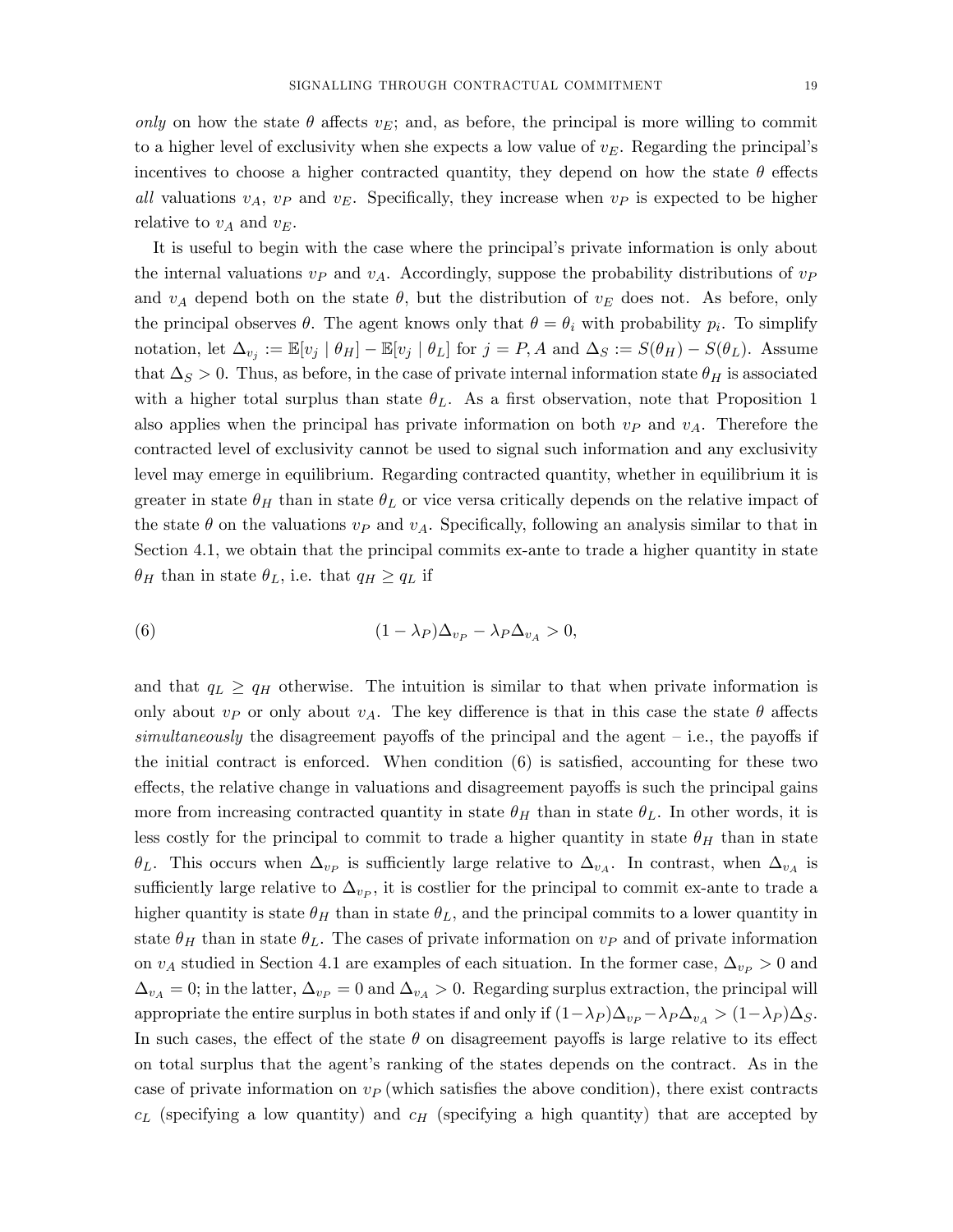the agent, are incentive compatible for the principal and allow her to appropriate the entire surplus in both states.

Consider now the case where the principal has private information on both internal and external valuations of trade. In our setting such situation could be captured by assuming that not only the distributions of  $v_P$  and  $v_A$  depend on the state  $\theta$  but also that of  $v_E$ . In what follows, let  $\Delta_{v_E} := \mathbb{E}[v_E \mid \theta_H] - \mathbb{E}[v_E \mid \theta_L]$ . In this case both contracted quantity and contracted exclusivity can be used by the principal to signal information. While feasible, a complete characterization of equilibrium outcomes is difficult to obtain. This is because equilibrium contracts depend on the relative effect (sign and magnitude) of the state  $\theta$  on the different valuations, and many different subcases would need to be considered. (Of course, the cases considered in the previous section, can be seen as examples of such subcases.) As such, it is perhaps more instructive to briefly discuss how the state  $\theta$  affects the principal's motivations for choosing different quantity or exclusivity levels in a contract. This is done by looking at the requirement for two contracts  $c<sub>L</sub>$  and  $c<sub>H</sub>$  to be incentive compatible for the principal.<sup>14</sup>

Consider first the case of exclusivity. Fix quantity across the two contracts, i.e. set  $q_L = q_H = q < 1$ , and let exclusivity vary. Incentive compatibility implies that

$$
(1 - \lambda_p)(1 - q)\Delta_{v_E}(e_H - e_L) \le 0.
$$

We can make two observations. First, only the effect of  $\theta$  on the external valuation is relevant. This is because a change in the exclusivity level affects the principal's payoff only through its effect on the possibility of trading with the external party. Second, for contracts with the same quantity, incentive compatibility requires a higher exclusivity level when the value of the outside option is lower. The usual intuition applies here: it is costlier for a principal to commit to trade exclusively with the agent when the principal expects to have a good outside option in the future than when she expects a low outside option. In equilibrium, contracts  $c_L$  (chosen by the principal in state  $\theta_L$ ) and  $c_H$  (chosen by the principal in state  $\theta_H$ ) must be incentive compatible for the principal. Hence, for example in environments where quantity is not contractible (because it is not verifiable), this means that the principal will commit ex-ante to a higher exclusivity level when she expect a low outside option.

Consider now the case of quantity. Following the same procedure, fix the exclusivity level across the two contracts, i.e. set  $e_L = e_H = e < 1$ , and let quantity vary. Incentive compatibility implies that

$$
(q_H - q_L) \left[ (1 - \lambda_p) (\Delta_{v_P} - (1 - e) \Delta_{v_E}) - \lambda_p \Delta_{v_A} \right] \ge 0.
$$

The effect of  $\theta$  on all the trade valuations is now relevant. This is because a change in contracted quantity affects the disagreement payoff of the principal (which depends on  $v<sub>P</sub>$ and  $v_F$ ) and the disagreement payoff of the agent (which depends on  $v_A$ ), both of which affect

<sup>&</sup>lt;sup>14</sup>As before, this simply means that contracts  $c_L$  and  $c_H$  must satisfy  $U_P(c_L, \theta_L) \ge U_P(c_H, \theta_L)$  and  $U_P(c_H, \theta_H) \geq U_P(c_L, \theta_H)$ . That is, the principal of type  $\theta_L$  prefers contract  $c_L$  to contract  $c_H$ , and the principal of type  $\theta_H$  prefers contract  $c_H$  to contract  $c_L$ .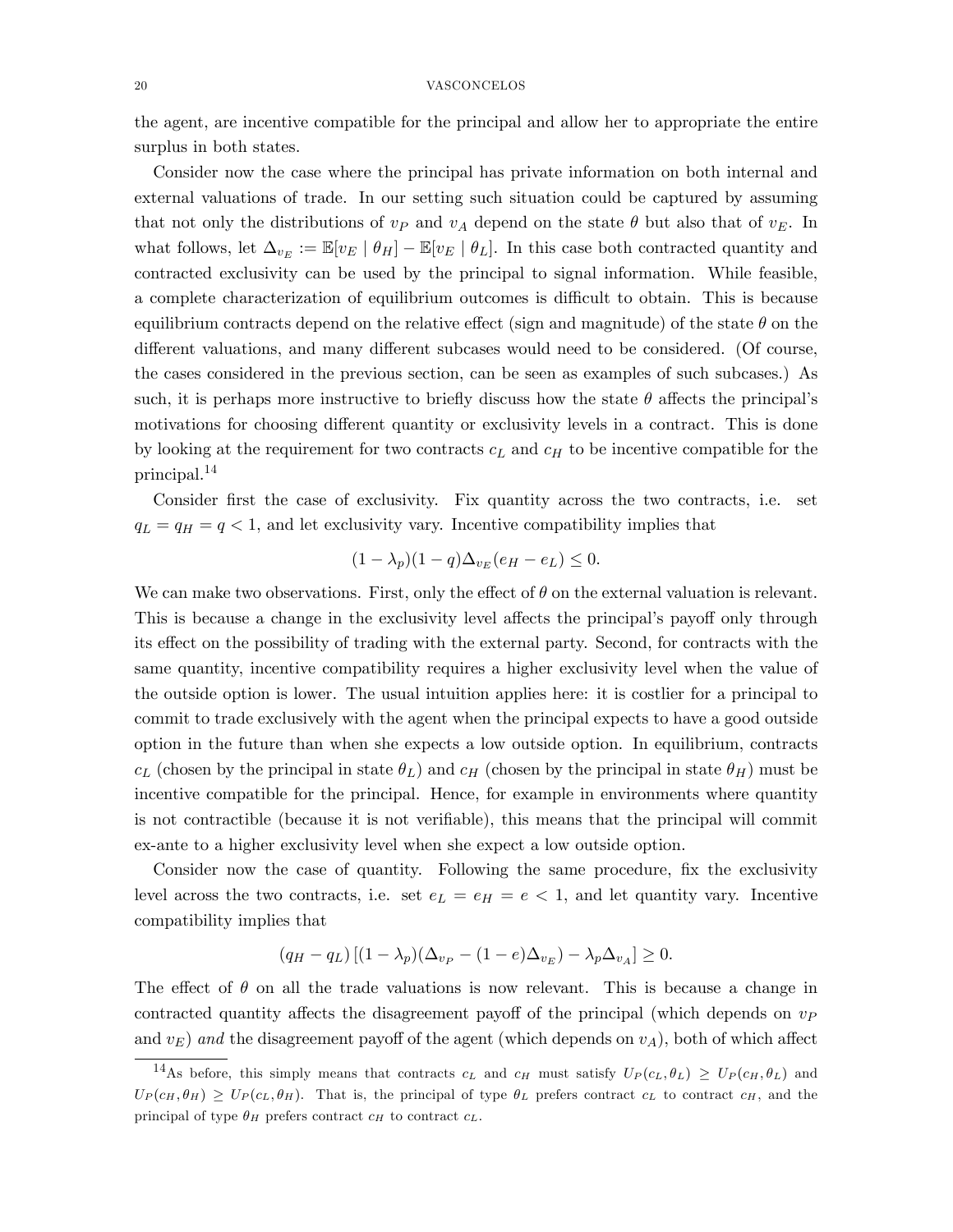the principal's expected payoff. When the term inside the square brackets is positive, the gains for the principal from increasing quantity are greater in state  $\theta_H$  than in state  $\theta_L$  and incentive compatibility requires  $q_H \ge q_L$ . If exclusivity clauses in contracts are not feasible (for example because they are not allowed by courts) and only quantity is contractible, this means that the principal will commit to trade a higher quantity in state  $\theta_H$  whenever  $\Delta_{vp}$ is large relative to  $\Delta_{v_A}$  and  $\Delta_{v_E}$ .

In this discussion of the case where the principal has private information on both internal and external valuations of trade, we have kept one contractual variable Öxed and analyzed changes in the other. When both quantity and exclusivity are contractible, it is of course the combination of both that matters. When considering any two contracts, the principal and agent will take into account the combined effect of the changes in quantity and exclusivity on their payoffs, which depends on how the state affects all valuations of trade.

## 6. Conclusion

This paper presents a theory of ex-ante commitment to relationships. The theory is based on a key element: the existence of asymmetry of information between parties when contracting about the terms of a future relationship. Another important element of the theory is the renegotiation of initially contracted terms when they turn out to be inefficient ex-post. In this context, I show how the level of contractual commitment to a relationship can be used by a better informed party to signal information about the value of the relationship.

While the theory offers clear predictions regarding which forms of commitment can be used to signal information and when parties will commit more (or less) to a relationship, the analysis shows that there are multiple equilibria (which is a typical feature of signalling games). In the cases of private information about  $v_P$  and private information about  $v_E$ , different levels of contracted quantity and exclusivity may emerge in equilibrium, but all equilibria are payoff equivalent. In all of them the informed party appropriates the entire surplus despite the asymmetry of information. In the case of private information on  $v_A$ , both contracts and payoffs may differ across different equilibria.

The application of standard equilibrium refinements, such as the Intuitive Criterion and Universal Divinity, has no impact on the results in the cases of private information about  $v_p$  and private information about  $v_E$ . In other words, all the equilibria identified in Section 4 for these cases survive the two refinements. The case of private information about  $v_A$  is different. While the result regarding contracted quantity continues to hold (i.e.,  $q_H \leq q_L$ in equilibrium), the result regarding equilibrium payoffs changes. Specifically, equilibria in which the principal's payoff exceeds the maximum equilibrium payoff that she can obtain when only transfers are contractible survive neither the Intuitive Criterion nor Universal Divinity. Thus, under these refinements, the set of equilibrium payoffs of the principal when quantity is contractible is identical to that when it is not. Hence, if we focus on equilibria that satisfy these refinements, there is an even greater difference between outcomes across the different sources of private information. While commitments to trade a certain quantity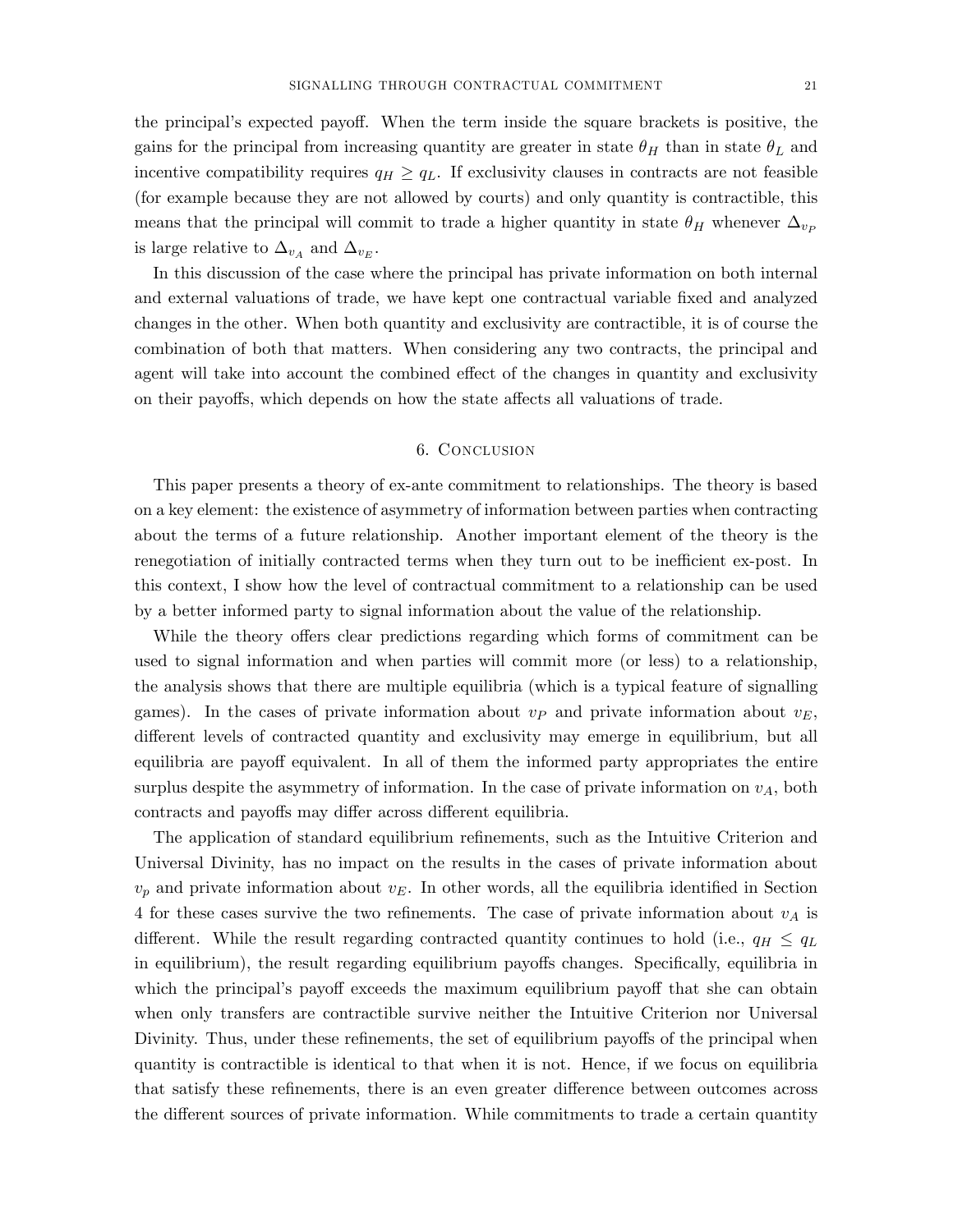and/or exclusively with the agent help the principal appropriate surplus when her private information is about  $v_P$  or about  $v_E$ , they do not when her private information is about  $v_A$ .

The paper considers contracted quantity and contracted exclusivity as two forms of contractual commitment to a relationship. The way in which quantity and exclusivity are modelled enables broader interpretations. For example, contracted quantity may be interpreted as contract duration. Thus, this paper provides an information based theory of contract duration. For example, the results in the paper suggest that in trade relationships, parties with higher expected valuations from trade and with private information about those valuations will propose and agree on trade contracts with a longer duration. Similarly for parties that expect their value of trade with external parties or the value of trade to their partner in the relationship to be low. Aghion and Bolton (1987) also touch the issue of contract duration in a setting with asymmetric information. However, they do not consider the possibility of ex-post renegotiation.

Exclusivity, in turn, may be interpreted in terms of asset ownership. In this paper the effect of exclusivity in a relationship is that it constrains a party to dealing with other (external) parties. According to the property rights literature (e.g., Grossman and Hart, 1986; Hart and Moore, 1990), this is essentially the effect of forgoing ownership of an asset that is essential to trade with others. Thus, the results in the paper that characterize equilibrium exclusivity can also be interpreted as results that endogenize asset ownership. Specifically, they suggest that a party in a relationship may give up ownership of an asset that is essential to trade with others, to signal low outside options in the future.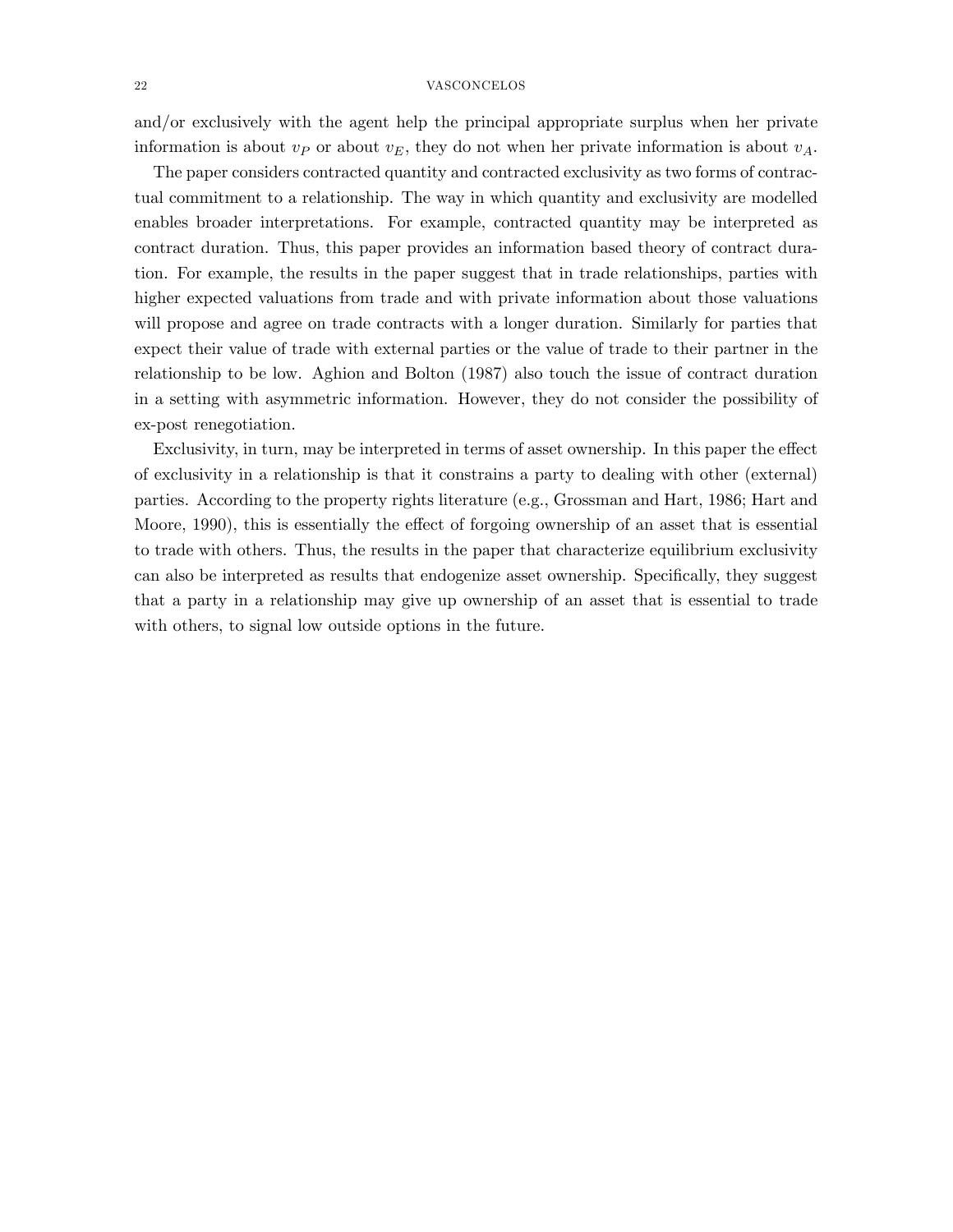## Appendix

This appendix is organized as follows. I start by stating and proving two new lemmas, Lemma 1 and Lemma 2, which are used in the proofs of the propositions in the text. I then prove the propositions in the text, with the exception of Proposition 1 which, as mentioned in the text, is stated without further proof.

**Lemma 1.** Consider the case where the principal's private information is about  $v_P$  and let a contract be  $c = (t, q)$ . There exists  $\hat{q} \in (0, 1)$  such that for all  $t \in \mathbb{R}$ ,  $U_A(t, q; \theta_H) \geq U_A(t, q; \theta_L)$ if and only if  $q \leq \hat{q}$ .

*Proof.* Taking expectation of  $(1)$  and rearranging terms, we obtain that when the principal's private information is about  $v_P$ ,

$$
U_A(t, q; \theta) = (1 - \lambda_A)(q \mathbb{E}[v_A] - t) + \lambda_A \{ S(\theta) - q \mathbb{E}[v_P | \theta] - (1 - q) \mathbb{E}[v_E] - t \}.
$$

Thus,  $U_A(t, q; \theta_H) \geq U_A(t, q; \theta_L)$  is equivalent to  $S(\theta_H) - S(\theta_L) \geq q(\mathbb{E}[v_P | \theta_H] - \mathbb{E}[v_P | \theta_L]).$ Since by assumption  $F_{v_P}(. \mid \theta_H)$  strictly first order stochastically dominates  $F_{v_P}(. \mid \theta_L)$ ,  $\mathbb{E}[v_P | \theta_H] > \mathbb{E}[v_P | \theta_L].$  Thus,  $U_A(t, q; \theta_H) \geq U_A(t, q; \theta_L)$  if and only if

$$
q \leq \widehat{q} := \frac{S(\theta_H) - S(\theta_L)}{\mathbb{E}[v_P | \theta_H] - \mathbb{E}[v_P | \theta_L]}.
$$

It remains to show that  $0 < \hat{q} < 1$ . Since (i)  $S(\theta) = \mathbb{E}[\max\{v_P + v_A, v_E\} | \theta],$  (ii)  $\max\{v_P + v_A, v_E\}$  $v_A, v_E$  is an increasing function of  $v_P$  and (iii)  $F_{v_P}(. \mid \theta_H)$  strictly first-order stochastically dominates  $F_{vp}(. | \theta_L)$ , then  $S(\theta_H) > S(\theta_L)$ . Hence,  $\hat{q} > 0$ . Furthermore, from the fact that (i)  $S(\theta) - \mathbb{E}[v_P | \theta] = \mathbb{E}[\max\{v_P + v_A, v_E\} - v_P | \theta]$ , (ii)  $\max\{v_P + v_A, v_E\} - v_P$  is a decreasing function of  $v_P$  and (iii)  $F_{v_P}(. \mid \theta_H)$  strictly first order stochastically dominates  $F_{v_P}(. \mid \theta_L)$ , it follows that  $S(\theta_H) - \mathbb{E}[v_P | \theta_H] < S(\theta_L) - \mathbb{E}[v_P | \theta_L]$ , which is equivalent to  $\hat{q} < 1$ .

**Lemma 2.** Consider the case where the principal's private information is about  $v<sub>E</sub>$  and let a contract be  $c = (t, q, e)$ . There exists  $\hat{x} \in (0, 1)$  such that for all  $t \in \mathbb{R}$ ,  $U_A(t, q, e; \theta_H) \ge$  $U_A(t, q, e; \theta_L)$  if and only if  $(1 - q)(1 - e) \geq \hat{x}$ .

*Proof.* Taking expectation of  $(1)$  and rearranging terms we obtain that when the principal's private information is about  $v_E$ ,

$$
U_A(t, q, e; \theta) = (1 - \lambda_A)(q \mathbb{E}[v_A] - t) + \lambda_A \{ S(\theta) - q \mathbb{E}[v_P] - (1 - q)(1 - e) \mathbb{E}[v_E | \theta] - t \}.
$$

It is then straightforward to obtain that  $U_A(t, q, e; \theta_H) \geq U_A(t, q, e; \theta_L)$  is equivalent to  $S(\theta_L) - S(\theta_H) \leq (1 - q)(1 - e)(\mathbb{E}[v_E \mid \theta_L] - \mathbb{E}[v_E \mid \theta_H])$ . Since by assumption  $F_{v_E}$ (.  $|\theta_L$ ) strictly first order stochastically dominates  $F_{v_E}$ (.  $|\theta_H|$ ,  $\mathbb{E}[v_E | \theta_L] > \mathbb{E}[v_E | \theta_H]$ . Thus,  $U_A(t,q,e;\theta_H) \geq U_A(t,q,e;\theta_L)$  if and only if

$$
(1-q)(1-e) \geq \widehat{x} := \frac{S(\theta_L) - S(\theta_H)}{\mathbb{E}[v_E \mid \theta_L] - \mathbb{E}[v_E \mid \theta_H]}.
$$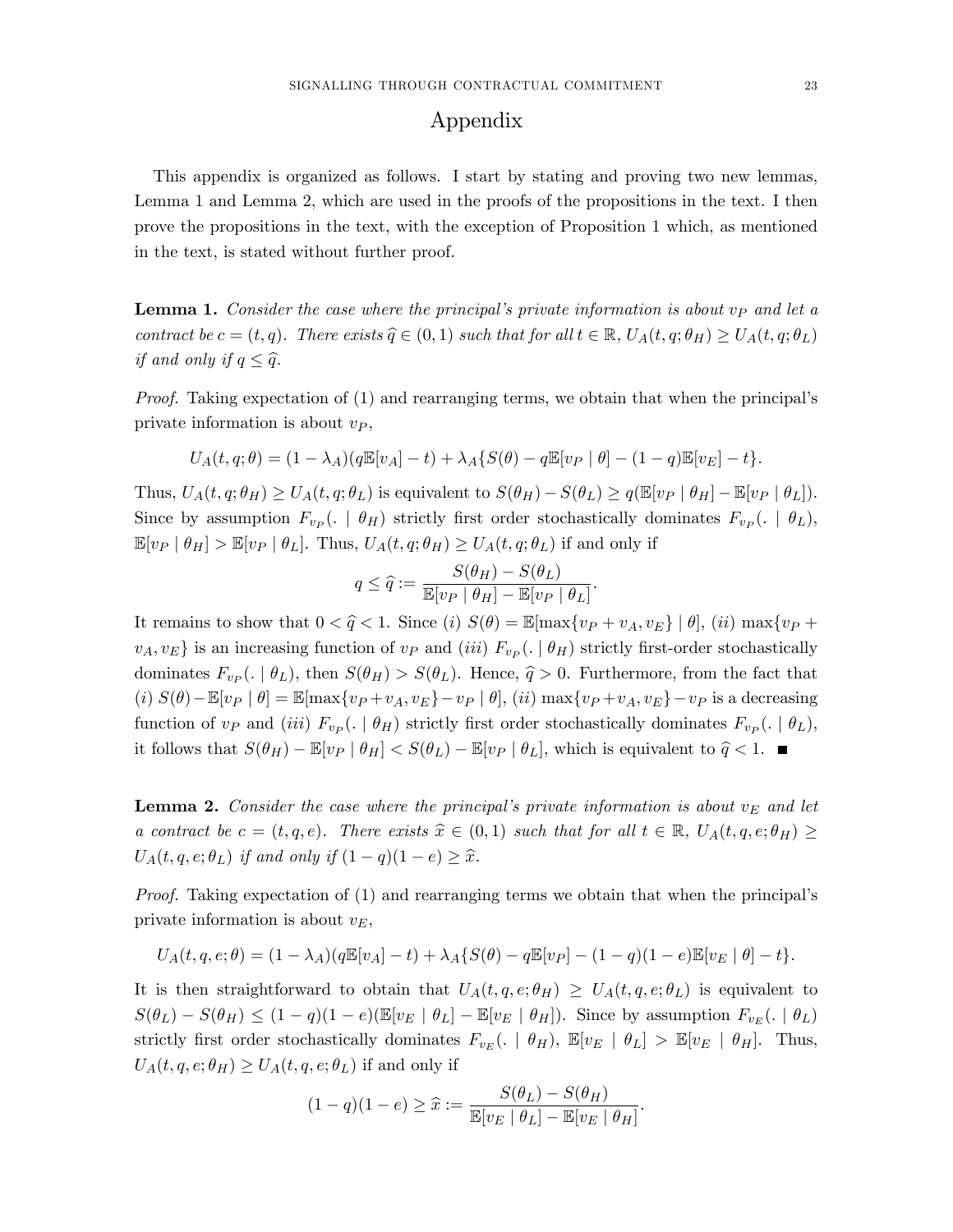It remains to show that  $0 < \hat{x} < 1$ . Since (i)  $S(\theta) = \mathbb{E}[\max\{v_P + v_A, v_E\} | \theta],$  (ii)  $\max\{v_P + v_A, v_F\}$  $v_A, v_E$  is an increasing function of  $v_E$  and (iii)  $F_{v_E}$ (.  $\vert \theta_L$ ) strictly first order stochastically dominates  $F_{v_E}$ (.  $|\theta_H$ ), then  $S(\theta_L) > S(\theta_H)$ . Hence,  $\hat{x} > 0$ . Furthermore, since (i)  $S(\theta)$  –  $\mathbb{E}[v_E | \theta] = \mathbb{E}[\max\{v_P + v_A, v_E\} - v_E | \theta],$  (*ii*)  $\max\{v_P + v_A, v_E\} - v_E$  is a decreasing function of  $v_E$  and (iii)  $F_{v_E}$ ( $\cdot$  |  $\theta_L$ ) strictly first order stochastically dominates  $F_{v_E}$ ( $\cdot$  |  $\theta_H$ ), then  $S(\theta_L) - \mathbb{E}[v_E \mid \theta_L] < S(\theta_H) - \mathbb{E}[v_E \mid \theta_H]$ , which is equivalent to  $\hat{x} < 1$ .

*Proof of Proposition 2.* The proof is given in three steps. In the first step I prove the result on the principal's payoffs, in the second step I prove the result on the contracted quanities, and in the last step I prove the existence of equilibrium.

Step 1: In any equilibrium the principal's payoff in state  $\theta$  is  $S(\theta)$  for all  $\theta \in {\theta_L, \theta_H}$ . Let  $\hat{q} \in (0, 1)$  be the threshold quantity such that for all  $t \in \mathbb{R}$ ,  $U_A(t, q; \theta_H) \ge$  $U_A(t, q; \theta_L)$  if and only if  $q \leq \hat{q}$ . By Lemma 1 (in this Appendix) we know that  $\hat{q}$  exists. Consider contracts  $c_L = (t_L, q_L)$  and  $c_H = (t_H, q_H)$  such that:  $q_L \leq \hat{q} \leq q_H$ ,  $t_L = U_A(0, q_L; \theta_L)$ , and  $t_H = U_A(0, q_H; \theta_H)$ . Thus,  $U_A(c_i; \theta_i) = 0$  for  $j = L, H$  and

(7) 
$$
U_A(c_L; \theta_H) \ge U_A(c_L; \theta_L) = 0
$$

and

(8) 
$$
U_A(c_H; \theta_L) \geq U_A(c_H; \theta_H) = 0.
$$

Conditions (7) and (8) imply, respectively, that  $U_A(c_L; \hat{p}_H) \geq 0$  and  $U_A(c_H; \hat{p}_H) \geq 0$  for all  $\hat{p}_H \in [0, 1]$ . Hence, regardless of the agent's beliefs  $\hat{p}_H$ , he accepts contract  $c_L$  as well as contract  $c_H$  if they are offered by the principal. Since  $c_L$  and  $c_H$  satisfy  $U_A(c_i; \theta_i) = 0$  for  $j = L, H$ , it follows by (3) that  $U_P(c_j; \theta_j) = S(\theta_j)$  for  $j = L, H$ . Thus, in any equilibrium, the principal's payoff in both states must be at least the expected total surplus. Clearly, the principal's payoff in equilibrium cannot exceed  $S(\theta_j)$  in any state  $\theta_j$ , as by (3) that would imply a negative expected payoff to the agent, in which case the agent would be better of rejecting the contracts offered by the principal.

Step 2: In any equilibrium  $q_L \leq \hat{q} \leq q_H$ . Consider an arbitrary equilibrium and let  $c_L = (t_L, q_L)$  and  $c_H = (t_H, q_H)$  denote contracts chosen with positive probability by the principal in states  $\theta_L$  and  $\theta_H$ , respectively. Contracts  $c_L$  and  $c_H$  must satisfy

(9) 
$$
U_P(c_H; \theta_H) \ge U_P(c_L; \theta_H)
$$

and

(10) 
$$
U_P(c_L; \theta_L) \geq U_P(c_H; \theta_L),
$$

otherwise either in state  $\theta_H$  or in state  $\theta_L$  the principal would be better off deviating by mimicking the principal in the other state. Furthermore, by Step 1, contracts  $c<sub>L</sub>$  and  $c<sub>H</sub>$ must satisfy  $U_P(c_j;\theta_j) = S(\theta_j)$  for  $j = L, H$ . This implies by (3) that  $U_A(c_j;\theta_j) = 0$ , which means that  $t_L = U_A(0, q_L; \theta_L)$  and  $t_H = U_A(0, q_H; \theta_H)$ . From this and (3) again, it follows that we can write  $U_P(c_H; \theta_H) = S(\theta_H) = U_P(0, q_L; \theta_H) + U_A(0, q_L; \theta_H)$ ,  $U_P(c_L; \theta_H) =$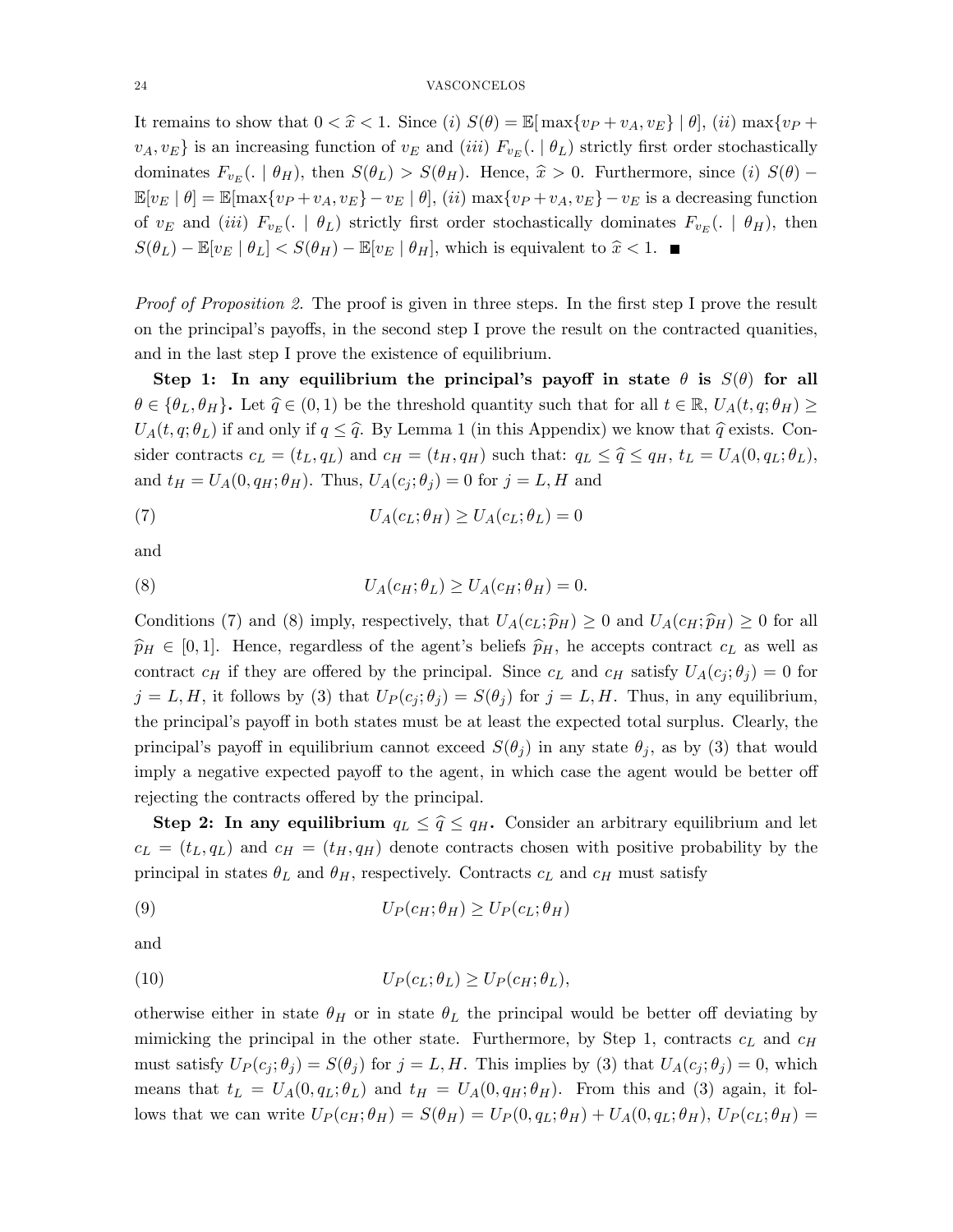$U_P(0, q_L; \theta_H) + U_A(0, q_L; \theta_L), U_P(c_L; \theta_L) = S(\theta_L) = U_P(0, q_H; \theta_L) + U_A(0, q_H; \theta_L),$  and  $U_P(c_H;\theta_L) = U_P(0,q_H;\theta_L) + U_A(0,q_H;\theta_H)$ . Using this, we obtain that (9) is equivalent to  $U_A(0,q_L;\theta_H) \geq U_A(0,q_L;\theta_L)$  and (10) is equivalent to  $U_A(0,q_H;\theta_L) \geq U_A(0,q_H;\theta_H)$ , which by Lemma 1 implies that  $q_L \leq \hat{q}$  and  $q_H \geq \hat{q}$ , respectively.

Step 3: Existence of equilibrium. Consider any contracts  $c_L = (t_L, q_L)$  and  $c_H =$  $(t_H, q_H)$  such that:  $q_L \leq \hat{q} \leq q_H$ ,  $t_L = U_A(0, q_L; \theta_L)$ , and  $t_H = U_A(0, q_H; \theta_H)$ . To show that in state  $\theta_j$  the principal offering contract  $c_j$  to the agent,  $j = L, H$ , and the agent accepting the offer constitute an equilibrium, it suffices to show that there are off-the-equilibrium path beliefs such that in no state the principal gains by deviating and offering another contract c' to the agent. Observe that only deviations to a contract c' such that  $U_P(c';\theta) > S(\theta)$  for some  $\theta \in {\theta_L, \theta_H}$  are profitable to the principal. Suppose that  $U_P(c'; \theta_H) > S(\theta_H)$ . In this case, let off-the-equilibrium path beliefs of the agent after observing that the principal chose c' be  $\hat{p}_H = 1$ . If instead  $U_P(c'; \theta_L) > S(\theta_L)$  then let  $\hat{p}_H = 0$ . With these beliefs the agent's expected payoff from accepting  $c'$  is negative and the agent is better off rejecting it.

Proof of Proposition 3. The proof is given in the following steps.

**Step 1:** In any equilibrium  $q_H \leq q_L$ . Consider an arbitrary equilibrium where  $c_L$  =  $(t_L, q_L)$  and  $c_H = (t_H, q_H)$  are contracts chosen with positive probability by the principal in states  $\theta_L$  and  $\theta_H$ , respectively. Contracts  $c_L$  and  $c_H$  must be incentive compatible for the principal, i.e., they must satisfy  $U_P(c_L; \theta_L) \ge U_P(c_H; \theta_L)$  and  $U_P(c_H; \theta_H) \ge U_P(c_L; \theta_H)$ . When the principal's private information is about  $v_A$ , these conditions are equivalent to

(11) 
$$
t_H - t_L \le (q_H - q_L) \left\{ \lambda_P \mathbb{E}[v_A | \theta_L] - (1 - \lambda_P) (\mathbb{E}[v_P] - \mathbb{E}[v_E]) \right\}
$$

and

(12) 
$$
t_H - t_L \ge (q_H - q_L) \left\{ \lambda_P \mathbb{E}[v_A | \theta_H] - (1 - \lambda_P) (\mathbb{E}[v_P] - \mathbb{E}[v_E]) \right\},
$$

respectively. Conditions (11) and (12) hold simultaneously only if the right-hand side of (11) is greater than or equal to the right-hand side of (12). Since  $\mathbb{E}[v_A | \theta_H] > \mathbb{E}[v_A | \theta_L]$ , this is possible only if  $q_H \leq q_L$ . I next analyze equilibrium payoffs.

Step 2: Characterization of the principal's equilibrium payoffs. I begin by deriving lower bounds for the principal's equilibrium payoffs. When private information is about  $v_A$ ,

(13) 
$$
U_A(c; \theta) = \lambda_A S(\theta) + (1 - \lambda_A)(q \mathbb{E}[v_A | \theta] - t) - \lambda_A \{q \mathbb{E}[v_P] + (1 - q) \mathbb{E}[v_E] + t\}.
$$

Since  $S(\theta_H) > S(\theta_L)$  and  $\mathbb{E}[v_A | \theta_H] > \mathbb{E}[v_A | \theta_L]$ , then  $U_A(c; \theta_H) > U_A(c; \theta_L)$  for all  $c \in C$ . This implies that the agent accepts any contract c such that  $U_A(c;\theta_L) \geq 0$  regardless of his beliefs about  $\theta$ . Hence, by (3), a lower bound for the payoff of the principal in state  $\theta_L$  is  $S(\theta_L)$ . A lower bound for the payoff of the principal in state  $\theta_H$  can be obtained by solving  $\max_c U_P(c, \theta_H)$  subject to  $U_A(c; \theta_L) \geq 0$ . As  $U_P$  and  $U_A$  are quasi-linear in t, in any solution to this problem the constraint must hold with equality, and we can use it to eliminate  $t$  from the problem. Next, observe that from (3) it follows that  $\partial U_P(c; \theta_H)/\partial q = -\partial U_A(c; \theta_H)/\partial q$ . Finally, since  $\partial U_A(c;\theta_H)/\partial q > \partial U_A(c;\theta_H)/\partial q$ , the solution to the problem involves  $q = 0, t =$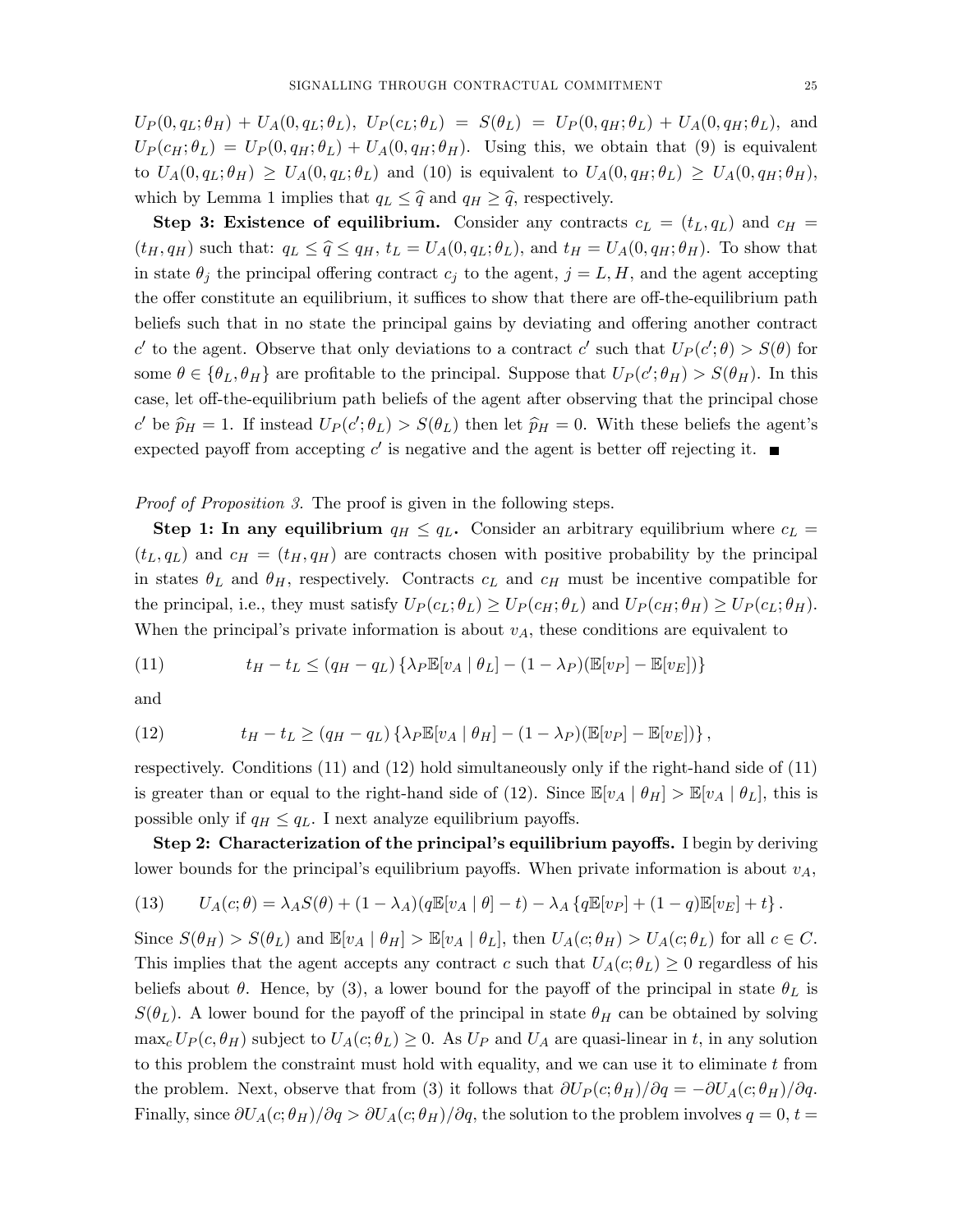$U_A(0,0;\theta_L)$ , and payoff to the principal  $U_P(0,0;\theta_H)+U_A(0,0;\theta_L)$ . To simply the exposition, let  $\widehat{U}_P(\theta_L) := S(\theta_L)$  and  $\widehat{U}_P(\theta_H) := U_P(0,0;\theta_H) + U_A(0,0;\theta_L)$ . That is,  $\widehat{U}_P(\theta_L)$  and  $\widehat{U}_P(\theta_H)$ denote the lower bounds for the principal's payoffs derived here. I next analyze the principal's equilibrium payoffs. It is useful to consider separating and pooling equilibria separately.

Step 2.1 Principal's payoffs in separating equilibria. In any separating equilibrium the payoff of the principal in state  $\theta_j$  is  $\widehat{U}_P (\theta_j )$  for  $j = L, H$ . To see this, consider a separating equilibrium and let  $c_j$  denote the contract offered by the principal in state  $\theta_j$ . The agent's beliefs upon observing that contract  $c<sub>L</sub>$  is offered are that  $\theta = \theta<sub>L</sub>$  with probability one. Since the agent accepts the offer, then  $U_A(c_L; \theta_L) \geq 0$ , which by (3) implies that  $U_P(c_L;\theta_L) \leq S(\theta_L) = \hat{U}_P(\theta_L)$ . Thus,  $U_P(c_L;\theta_L) = S(\theta_L) = \hat{U}_P(\theta_L)$ . To obtain that  $U_P(c_H;\theta_H) \leq \hat{U}_P(\theta_H)$ , observe that contracts  $c_L$  and  $c_H$  must be incentive compatible for the principal. Hence,  $U_P(c_L, \theta_L) \geq U_P(c_H; \theta_L)$ . Since  $U_P(c_L, \theta_L) = S(\theta_L)$ , it follows by (3) that  $U_A(c_H; \theta_L) \geq 0$ . Because  $\widehat{U}_P(\theta_H)$  is the max<sub>c</sub>  $U_P(c, \theta_H)$  subject to  $U_A(c; \theta_L) \geq 0$ , then  $U_P(c_H;\theta_H) \leq \widehat{U}_P(\theta_H)$ . Hence,  $U_P(c_H;\theta_H) = \widehat{U}_P(\theta_H)$ .

There exist a continuum of separating equilibria but they are all payoff equivalent. Specifically, for every  $q \in (0, 1]$ , there exists a separating equilibrium in which  $c_H = (0, t_H)$ ,  $c_L = (q, t_L)$ , where  $t_H = U_A(0, 0; \theta_L)$  and  $t_L = U_A(0, q; \theta_L)$ . They are supported by the offthe-equilibrium-path beliefs where for all  $c \neq c_L$  and  $c \neq c_H$ , the agent believes that  $\theta = \theta_L$ with probability one.

Step 2.2 Principal's payoffs in pooling equilibria. There exists an equilibrium in which the principal offers in both states the contract  $c = (t, q = 0)$  where  $t = U_A(0, 0; \theta_L)$ , i.e. t is such that  $U_A(c;\theta_L) = 0$ . This equilibrium is sustained by the off-the-equilibrium-path beliefs that if the principal offers any contract  $c' \neq c$ , then the agent believes that that  $\theta = \theta_L$ with probability one. In this equilibrium, the payoff of the principal of type  $\theta_j$  is  $\widehat{U}_P (\theta_j)$  for  $j = L, H$ . These are the lowest equilibrium payoffs of the principal in a pooling equilibrium.

The highest equilibrium payoff of the principal when the state is  $\theta_j$  is given by

 $\max_{c} U_P(c; \theta_j)$ 

(14) s.t. (i) 
$$
p_L U_A(c; \theta_L) + p_H U_A(c; \theta_H) \ge 0
$$
  
\n(ii)  $U_P(c; \theta_i) \ge \widehat{U}_P(\theta_i)$  for  $i = L, H$ .

Observe that constraints  $(i)$  and  $(ii)$  characterize the set of pooling equilibria. For each contract c that satisfies them, there exists a pooling equilibrium where the principal offers it and the agent accepts the offer. Once again, all these equilibria all supported by the offthe-equilibrium-path beliefs where, if the principal offers any contract  $c' \neq c$ , then the agent believes that that  $\theta = \theta_L$  with probability one.

To solve problem  $(14)$  first observe that in any solution, constraint  $(i)$  must bind. Thus, I next analyze how the objective function evolves along constraint  $(i)$ . Replacing the transfer t in the objective function by its value when constraint  $(i)$  holds with equality, we obtain

$$
m_j(q) := U_P(0, q; \theta_j) + p_L U_A(0, q; \theta_L) + p_H U_A(0, q; \theta_H).
$$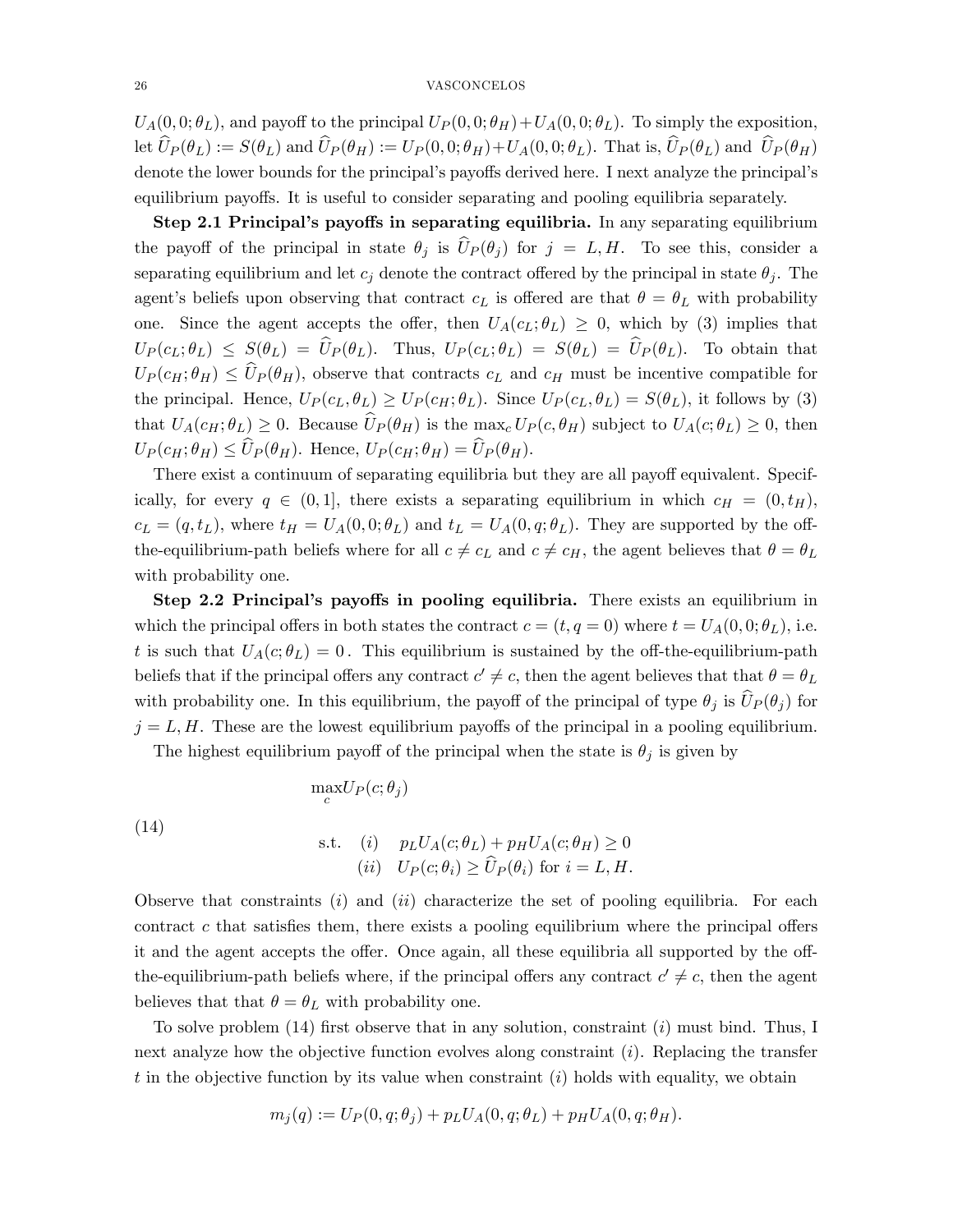From (3), it follows that  $\partial U_A(c; \theta)/\partial q = -\partial U_P(c; \theta)/\partial q$ . Thus,

(15) 
$$
\frac{\partial m_j(q)}{\partial q} = \frac{\partial U_P(0, q; \theta_j)}{\partial q} - \left[p_L \times \frac{\partial U_P(0, q; \theta_L)}{\partial q} + p_H \times \frac{\partial U_P(0, q; \theta_H)}{\partial q}\right].
$$

Because

$$
\partial U_P(0, q; \theta)/\partial q = (1 - \lambda_P)(\mathbb{E}[v_P] - \mathbb{E}[v_E]) - \lambda_P \mathbb{E}[v_A | \theta_H]
$$

and  $\mathbb{E}[v_A | \theta_H] > \mathbb{E}[v_A | \theta_L]$ , we obtain that  $\partial U_P(0, q; \theta_H)/\partial q < \partial U_P(0, q; \theta_L)/\partial q$ . Thus, from direct inspection of (15), it follows that  $\partial m_H(q)/\partial q < 0 < \partial m_L(q)/\partial q$ .

Consider first the case of state  $\theta_H$ . Since  $\partial m_H(q)/\partial q < 0$ , a contract that solves problem (14) when ignoring constraints (*ii*) is  $c_H^* = (0, t_H^*)$  where  $t_H^*$  is such that constraint (*i*) binds. Since  $c_H^*$  also satisfies constraints (*ii*) it is a solution to problem (14) when  $j = H$ . Thus the highest equilibrium payoff of the principal in a pooling equilibrium when the state is  $\theta_H$ is  $U_P(c_H^*; \theta_H) = U_P(0, 0; \theta_H) + t_H^*$ , where  $t_H^* = p_L U_A(0, 0; \theta_L) + p_H U_A(0, 0; \theta_H)$ . This is the same as that when only transfers are contractible. Consider now the case of state  $\theta_L$ . Since,  $\partial m_L(q)/\partial q > 0$ , the objective function increases with q along constraint (i). Moreover, constraints (*ii*) are slack when  $q = 0$ . Thus, denoting the solution by  $c_L^*$ , we obtain that  $U_P(c_L^*;\theta_L) > U_P(0;\theta_L)+p_LU_A(0,0;\theta_L)+p_HU_A(0,0;\theta_H)$ , which is the maximum equilibrium payoff of the principal when only transfers are contractible. These results together with those obtained in Step 2.1 imply that the ability to contract on quantity expands the set of the principal's equilibrium payoffs in state  $\theta_L$  but not in state  $\theta_H$ .

Finally, observe that to characterize the set of equilibrium payoffs there is no need to analyze semi-separating equilibria. This is because for any of such equilibria there is a payoff equivalent pooling equilibrium. Indeed, in any given semi-separating equilibrium at most one contract can be offered (with some probability) by both types of principal, as the principal's indifference curves satisfy the single crossing property. Using  $(3)$  it is easy to obtain that there is a payoff equivalent pooling equilibrium where the principal offers that contract in both states (with probability one).  $\blacksquare$ 

*Proof of Proposition 4.* This proof is similar to that of Proposition 2 and follows the same steps.

Step 1: In any equilibrium the principal's payoff in state  $\theta$  is  $S(\theta)$  for all  $\theta \in$  $\{\theta_L, \theta_H\}$ . Let  $\hat{x} \in (0, 1)$  be the threshold value such that for all  $t \in \mathbb{R}$ ,  $U_A(t, q, e; \theta_H) \ge$  $U_A(t, q, e; \theta_L)$  if and only if  $(1 - q)(1 - e) \geq \hat{x}$ . By Lemma 2 (in this Appendix) we know that  $\hat{x}$  exists. Consider contracts  $c_L = (t_L, q_L, e_L)$  and  $c_H = (t_H, q_H, e_H)$  such that: (1 –  $q_H(1 - e_H) \leq \hat{x} \leq (1 - q_L)(1 - e_L), t_L = U_A(0, q_L, e_L; \theta_L),$  and  $t_H = U_A(0, q_H, e_H; \theta_H)$ . By construction  $U_A(c_i; \theta_i) = 0$  for  $j = L, H$  and

(16) 
$$
U_A(c_L; \theta_H) \ge U_A(c_L; \theta_L) = 0
$$

and

(17) 
$$
U_A(c_H; \theta_L) \ge U_A(c_H; \theta_H) = 0.
$$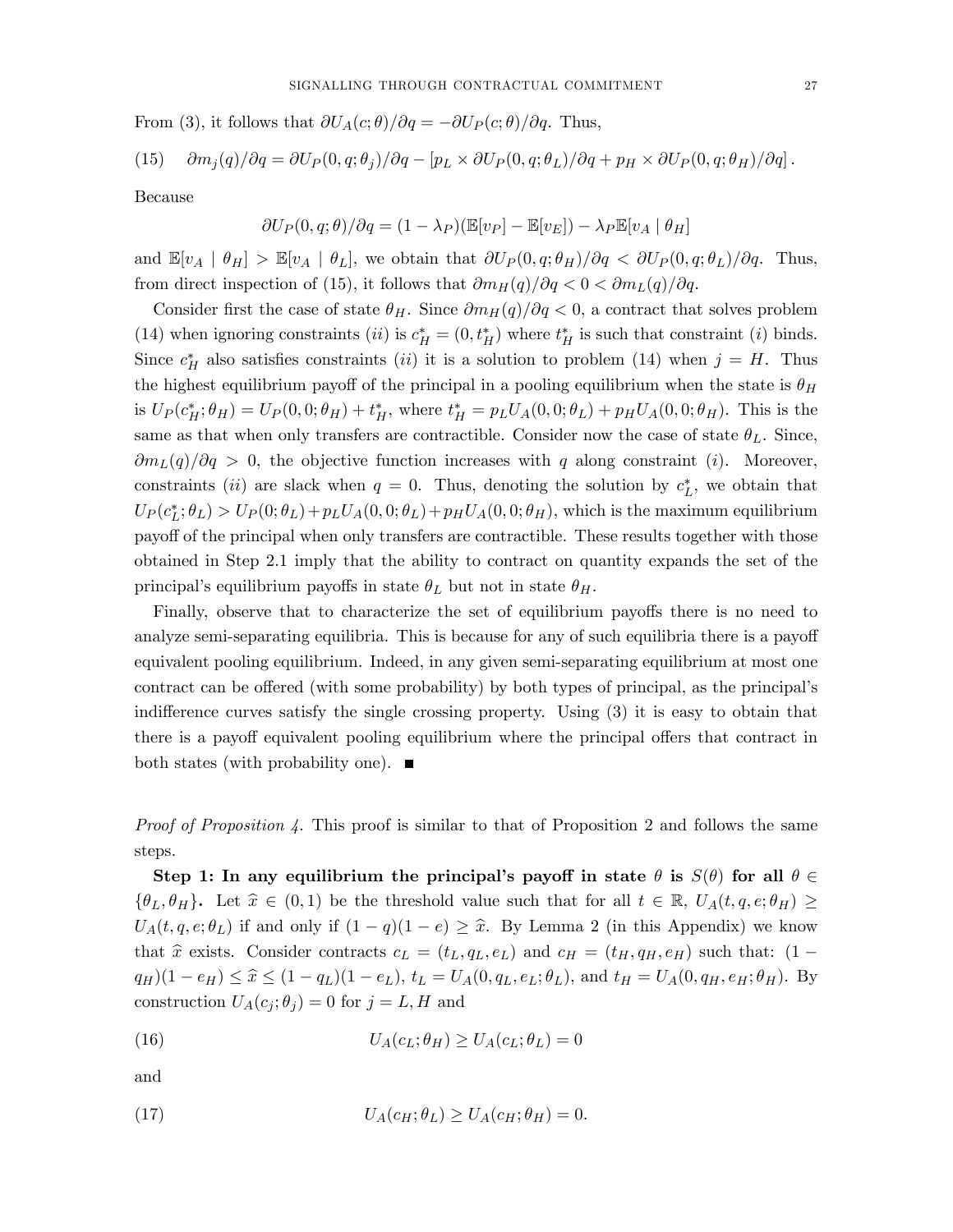Conditions (16) and (17) imply, respectively, that  $U_A(c_L; \hat{p}_H) \geq 0$  and that  $U_A(c_H; \hat{p}_H) \geq 0$ for all  $\hat{p}_H \in [0, 1]$ . Hence, regardless of the agent's beliefs  $\hat{p}_H$ , he accepts contract  $c_L$  as well as contract  $c_H$  if any of these contracts is offered by the principal. Since  $c_L$  and  $c_H$  satisfy  $U_A(c_j;\theta_j) = 0$  for  $j = L, H$ , it follows by (3) that  $U_P(c_j;\theta_j) = S(\theta_j)$  for  $j = L, H$ . Thus, in any equilibrium, the principal's payoff must be at least the expected total surplus in both states. Clearly, the principal's payoff in equilibrium cannot exceed  $S(\theta_i)$  in any state  $\theta_i$ , as by  $(3)$  that would imply a negative expected payoff to the agent, in which case the agent would prefer to reject the contract offered by principal.

Step 2: In any equilibrium  $(1 - q_H)(1 - e_H) \leq \hat{x} \leq (1 - q_L)(1 - e_L)$ . Consider an arbitrary equilibrium and let  $c_L = (t_L, q_L, e_L)$  and  $c_H = (t_H, q_H, e_H)$  denote contracts chosen with positive probability by the principal in states  $\theta_L$  and  $\theta_H$ , respectively. Contracts  $c_L$  and  $c_H$  must satisfy

(18) 
$$
U_P(c_H; \theta_H) \geq U_P(c_L; \theta_H)
$$

and

(19) 
$$
U_P(c_L; \theta_L) \geq U_P(c_H; \theta_L),
$$

otherwise either in state  $\theta_H$  or in state  $\theta_L$  the principal would be better off deviating by mimicking the principal in the other state. Furthermore, by Step 1, contracts  $c<sub>L</sub>$  and  $c<sub>H</sub>$ must satisfy  $U_P(c_j;\theta_j) = S(\theta_j)$  for  $j = L, H$ . This implies by (3) that  $U_A(c_j;\theta_j) = 0$ , which means that  $t_L = U_A(0, q_L, e_L; \theta_L)$  and  $t_H = U_A(0, q_H, e_H; \theta_H)$ . From this and (3) again, it follows that we can write  $U_P(c_H; \theta_H) = S(\theta_H) = U_P(0, q_L, e_L; \theta_H) + U_A(0, q_L, e_L; \theta_H),$  $U_P(c_L;\theta_H) = U_P(0,q_L,e_L;\theta_H) + U_A(0,q_L,e_L;\theta_L),$   $U_P(c_L;\theta_L) = S(\theta_L) = U_P(0,q_H,e_H;\theta_L) + U_A(0,q_H,e_L;\theta_L)$  $U_A(0,q_H,e_H;\theta_L)$ , and  $U_P(c_H;\theta_L) = U_P(0,q_H,e_H;\theta_L) + U_A(0,q_H,e_H;\theta_H)$ . Using this, we obtain that (18) is equivalent to  $U_A(0, q_L, e_L; \theta_H) \geq U_A(0, q_L, e_L; \theta_L)$  and (10) is equivalent to  $U_A(0, q_H, e_H; \theta_L) \ge U_A(0, q_H, e_H; \theta_H)$ , which by Lemma 2 implies that  $\hat{x} \le (1-q_L)(1-e_L)$ and  $(1 - q_H)(1 - e_H) \leq \hat{x}$ , respectively.

Step 3: Existence of Equilibrium. This part of the proof is totally analogous to Step 3 of the proof of Proposition 2.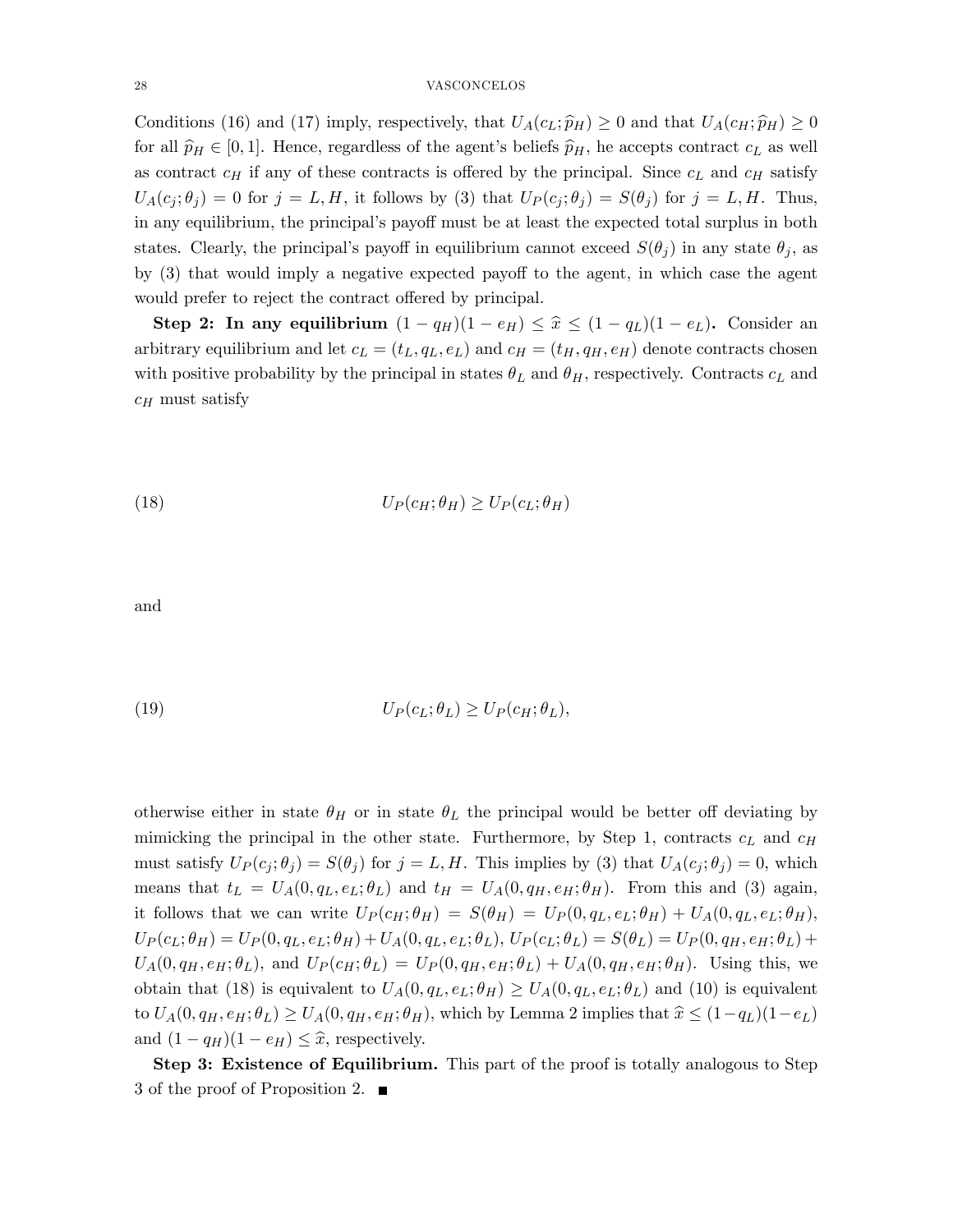#### **REFERENCES**

- [1] Aghion, P., Bolton, P., 1987. "Contracts as a Barrier to Entry." The American Economic Review 77, 388-401.
- [2] Aghion, P., Dewatripont, M., Rey, P., 1994. "Renegotiation Design with Unverifiable Information." Econometrica, 62, 257-282.
- [3] Aghion, P., Hermalin, B., 1990. "Legal Restrictions on Private Contracts Can Enhance Efficiency." Journal Of Law Economics and Organization, 6, 381-409.
- [4] Balkenborg, D., Makris, M., 2015. "An Undominated Mecha nism for a Class of Informed Principal Problems with Common Values." Journal Economic Theory, 157, 918-958.
- [5] Beaudry, P., Poitevin, M., 1993. "Signalling and Renegotiation in Contractual Relationships." Econometrica, 61, 745-782.
- [6] Bénabou, R., Tirole, J., 2003. "Intrinsic and Extrinsic Motivation." The Review of Economic Studies, 70, 489-520.
- [7] Che, Y., Hausch, D., 1999. "Cooperative Investments and the Value of Contracting." American Economic Review, 1999, 125-147.
- [8] Chung, T., 1991. "Incomplete Contracts, Specific Investment, and Risk Sharing." Review of Economic Studies, 58, 1031-1042.
- [9] De Meza, D., Selvaggi, M., 2007. "Exclusive Contracts Foster Relationship-Specific Investment." Rand Journal of Economics, 38, 85-97.
- [10] Edlin, A., Reichelstein, S., 1996. "Holdups, Standard Breach Remedies, and Optimal Investment." American Economic Review, 86, 478-501.
- [11] Grossman, S., Hart, O., 1986. "The Costs and Benefits of Ownership: A Theory of Vertical and Lateral Integration." Journal of Political Economy, 94, 691-719.
- [12] Hart, O., Moore, J., 1990. "Property Rights and the Nature of the Firm." Journal of Political Economy, 98, 1119-1158.
- [13] Hart, O., Tirole, J., 1990. "Vertical Integration and Market Foreclosure." *Brookings Papers on Economic* Activity, Microeconomics, 205-286.
- [14] McAfee, R. P., Schwartz, M., 1994. "Opportunism in Multilateral Vertical Contracting: Nondiscrimination, Exclusivity and Uniformity." American Economic Review, 84, 210-230.
- [15] Martimort, D., Sand-Zantman, W., 2006. "Signalling and the Design of Delegated Management Contracts for Public Utilities." Rand Journal of Economics, 37, 763-782.
- [16] Maskin, E., Tirole, J., 1990. "The Principal-Agent Relationship With an Informed Principal: The case of Private Values." Econometrica, 58, 379-409.
- [17] Maskin, E., Tirole, J., 1992. "The Principal-Agent Relationship With an Informed Principal, II: The case of Common Values." Econometrica, 60, 1-42.
- [18] Myerson, R., 1983. "Mechanism Design by an Informed Principal." *Econometrica*, 51, 1767-1797.
- [19] Mylovanov, T., Tröger, T., 2014. "Mechanism Design by an Informed Principal: the Quasi-Linear Private-Values Case." Review of economic studies, forthcoming.
- [20] O'Brien, D. P., Shaffer, G., 1992. "Vertical Control with Bilateral Contracts." Rand Journal of Economics, 23, 299-308.
- [21] Piccolo, S., Reisinger, M., 2011. "Exclusive Territories and Manufacturers' Collusion." Management Science, 57, 1250-1266.
- [22] Rasmusen, E. B., Ramseyer, J., Wiley, J., 1991. "Naked Exclusion." American Economic Review, 81, pp. 1137-1145.
- [23] Rey, P., Stiglitz, J., 1995. "The Role of Exclusive Territories in Producers' Competition." Rand Journal of Economics, 26, 431-451.